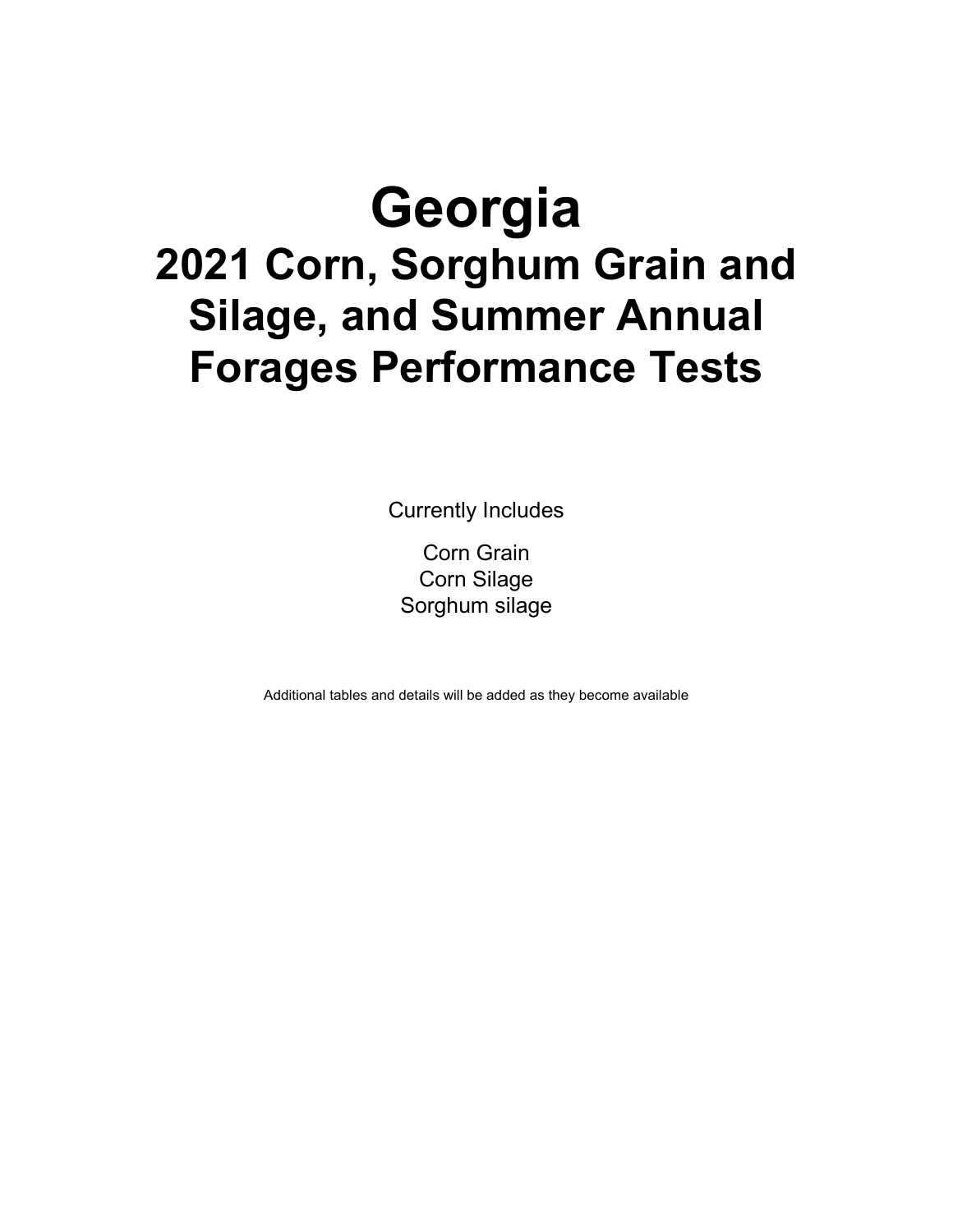## **Statewide Yield Summary: Corn Grain Performance, Georgia, 2021**

| Company or Hybrid<br><b>Blairsville Rome</b><br>Athens Midville<br>Tifton<br>Rome                           |            | Tifton Plains |
|-------------------------------------------------------------------------------------------------------------|------------|---------------|
| <b>Brand Name Name</b><br><b>RM</b><br>Dryland<br>Irrigated<br>Dryland                                      |            | Irrigated     |
|                                                                                                             |            |               |
| 112<br>310<br>179<br>282<br>266<br>254<br>164<br>AgriGold<br>A642-47STX                                     | 241        | 238           |
| 236<br>233<br>292<br>271<br>AgriGold<br>A647-35-5222<br>117<br>343<br>169                                   | 260        | 268           |
| 117<br>298<br>255<br>283<br>142<br>AgriGold<br>A647-42TRC<br>315<br>289                                     | 284        | 250           |
| 113<br>323<br>241<br>231<br>301<br>145<br><b>AgriGold</b><br>A6544VT2RIB<br>320                             | 273        | 269           |
| 1367-3220GTD<br>117<br>338<br>298<br>271<br>301<br>Augusta                                                  | 281        |               |
| 115<br>211<br>297<br>285<br>Augusta<br>5065-3110GTD<br>371                                                  | 268        |               |
| 113<br>274<br>161<br>Croplan<br>5340 VT2P                                                                   | 242        | 251           |
| 277<br>153<br>115<br>Croplan<br>5550 VT2P<br>÷,<br>$\cdot$<br>$\cdot$                                       | 263        | 259           |
| 5678 VT2P<br>115<br>150<br>304<br>Croplan                                                                   | 260        | 263           |
| DKC 62-70 V2TP<br>112<br>329<br>261<br>263<br>261<br>265<br>163<br>Dekalb                                   | 268        | 242           |
| DKC 65-84 SS<br>115<br>335<br>203<br>262<br>308<br>269<br>151<br>Dekalb                                     | 260        | 226           |
| 327<br>227<br>DKC 68-48 SS<br>118<br>309<br>245<br>291<br>Dekalb<br>175                                     | 280        | 274           |
| 222<br>231<br>DKC 68-95 SS<br>339<br>210<br>276<br>Dekalb<br>118<br>173                                     | 268        | 260           |
| 111<br>269<br>Dyna-Gro<br>D51VC41<br>167                                                                    | 230        | 224           |
| 252<br>121<br>D51VC67<br>111<br>Dyna-Gro<br>÷,                                                              | 231        | 223           |
| 254<br>D53TC19<br>113<br>170<br>Dyna-Gro                                                                    | 263        | 247           |
| D53VC33<br>113<br>287<br>161<br>Dyna-Gro                                                                    | 265        | 251           |
| D54VC14<br>114<br>277<br>148<br>Dyna-Gro<br>l,                                                              | 264        | 260           |
| D54VC34<br>114<br>Dyna-Gro<br>290<br>170                                                                    | 267        | 274           |
| D55VC80<br>115<br>289<br>163<br>Dyna-Gro                                                                    | 278        | 254           |
| D57TC29<br>284<br>152<br>Dyna-Gro<br>117                                                                    | 258        | 267           |
| D57VC51<br>117<br>Dyna-Gro<br>286<br>174                                                                    | 285        | 264           |
| D58VC65<br>118<br>284<br>155<br>Dyna-Gro<br>l.                                                              | 266        | 264           |
| LG Seeds<br>LG5643VT2PRO<br>114<br>295<br>150                                                               | 266        | 263           |
| <b>LG Seeds</b><br>LG66C44VT2PRO<br>116<br>279<br>166                                                       | 271        | 256           |
| <b>Local Seed</b><br><b>LC1307 TC</b><br>113<br>276<br>154                                                  | 270        | 250           |
| 252<br><b>Local Seed</b><br><b>LC1407 VT2P</b><br>114<br>171<br>÷.                                          | 255        | 216           |
| <b>Local Seed</b><br>115<br>232<br>134<br><b>LC1506 VT2P</b>                                                | 265        | 237           |
| <b>Local Seed</b><br><b>LC1616 TC</b><br>250<br>116<br>171                                                  | 253        | 254           |
| <b>Local Seed</b><br>258<br>155<br><b>LC1707 VT2P</b><br>117                                                | 232        | 240           |
| <b>Local Seed</b><br><b>LC1898 TC</b><br>118<br>273<br>163                                                  | 277        | 242           |
| <b>Local Seed</b><br><b>LC1919 VT2P</b><br>118<br>291<br>159                                                | 265        | 247           |
| <b>Local Seed</b><br><b>LC1987 VT2P</b><br>119<br>283<br>158                                                | 260        | 250           |
| MC 3952<br>284<br>163<br>MorCorn<br>109                                                                     | 261        | 232           |
| 282<br>MorCorn<br>111<br>MC 4161<br>185                                                                     | 264        | 242           |
| MorCorn<br>MC 4255<br>262<br>149<br>112                                                                     | 251        | 253           |
| MC 4311<br>113<br>163<br>MorCorn<br>287                                                                     | 274        | 245           |
| 273<br>147<br>MorCorn<br>MC 4319<br>113                                                                     | 244        | 253           |
| 277<br>133<br>MorCorn<br>MC 4670<br>116                                                                     | 264        | 237           |
| MorCorn<br>MC 4725<br>117<br>289<br>170                                                                     | 284        | 266           |
| 265<br>134<br><b>NK Brand</b><br>NK1661-3120A<br>116                                                        | 249        | 232           |
| 116<br><b>NK Brand</b><br>NK1677-3110<br><u>192</u><br><u> 232</u><br>301<br>296<br>177<br>365              | 284        | 263           |
| 280<br>117<br><b>NK Brand</b><br>NK1748-3120A<br>175                                                        | 271        | 252           |
| $\cdot$<br>$\blacksquare$<br>$\blacksquare$<br>$\blacksquare$<br>118<br>Pioneer<br>P1847VYHR<br>299<br>167  |            | 250           |
| P1870YHR<br>118<br>306<br>Pioneer                                                                           | 294        | 235           |
| 316<br>224<br>311<br>183<br>261                                                                             | 282        |               |
| 215<br>255<br>Progeny<br>PGY 2015VT2P<br>115<br>283<br>294<br>255<br>145<br>115<br>314<br>241<br>281<br>153 | 262<br>261 | 238<br>253    |
| PGY 2025VT2PDG<br>342<br>346<br>Progeny<br>118<br>321<br>264                                                | 246        | 241           |
| <b>PGY 2118VT2P</b><br>336<br>250<br>323<br>152<br>Progeny                                                  |            |               |
| 269<br>264<br>165<br><b>PGY 8116SS</b><br>116<br>311<br>256<br>265<br>Progeny                               | 267        | 249           |
| 114<br>324<br>268<br>221<br>279<br>Progeny<br><b>PGY 9114VT2P</b>                                           |            |               |
| PGY 9117VT2P<br>117<br>360<br>293<br>321<br>305<br>303<br>149<br>Progeny                                    | 267        | 270           |
| 237<br>280<br>281<br>277<br>159<br>Average<br>330                                                           | 264        | 250           |
| 21<br>29<br><b>NS</b><br>60<br><b>NS</b><br>19<br>LSD at 10% Level                                          | 17         | 19            |
| 0.54<br>0.61<br>0.36<br>0.63<br>0.57<br>Model R-squared<br>0.42                                             | 0.67       | 0.63          |

Additional hybrids appear on next page.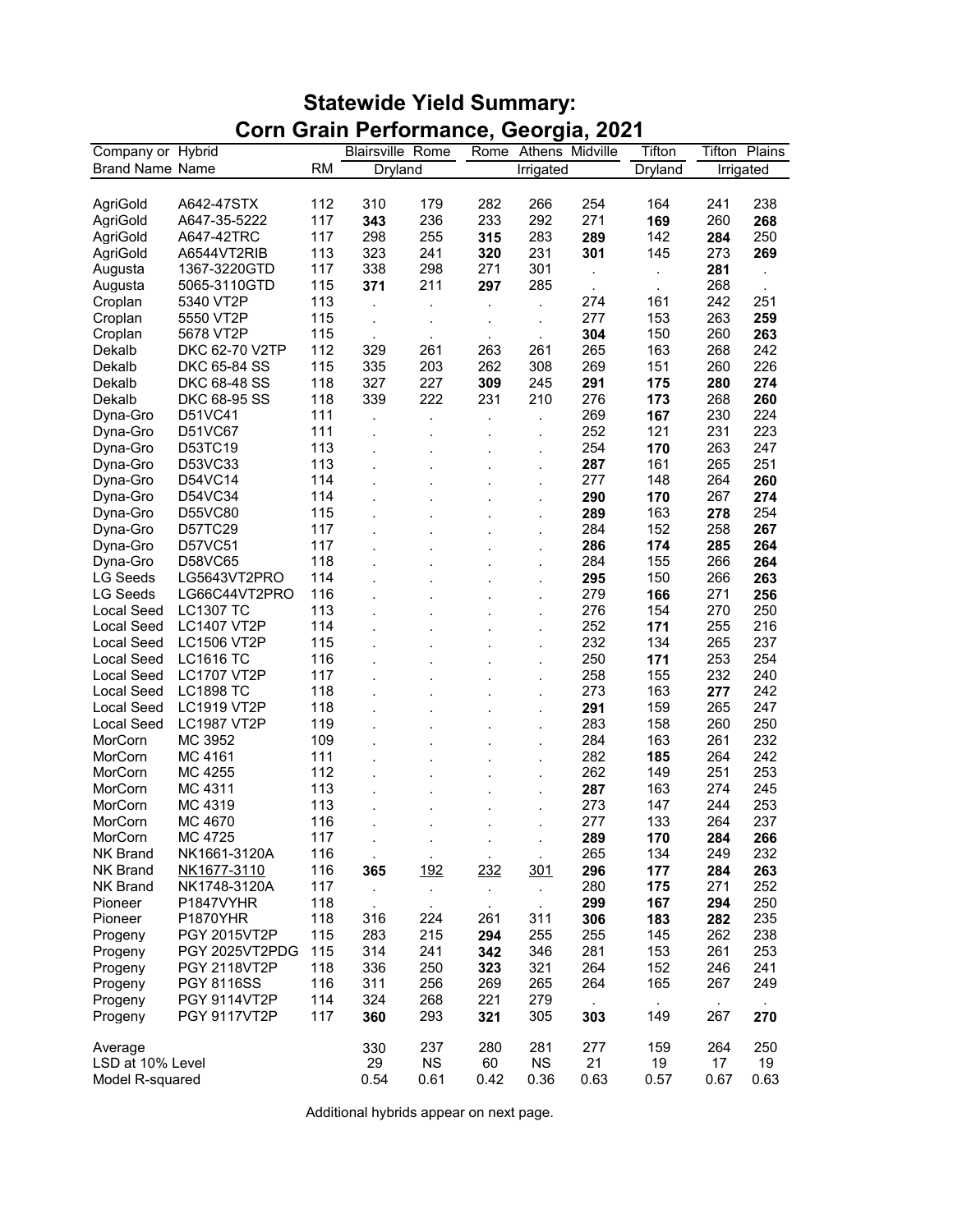| Company or Hybrid      |                     |           | <b>Blairsville Rome</b> | ◡<br>Rome |                      | Athens Midville | Tifton  | Tifton      | <b>Plains</b> |
|------------------------|---------------------|-----------|-------------------------|-----------|----------------------|-----------------|---------|-------------|---------------|
| <b>Brand Name Name</b> |                     | <b>RM</b> | Dryland                 |           | Irrigated            |                 | Dryland |             | Irrigated     |
|                        |                     |           |                         |           |                      |                 |         |             |               |
| <b>CNI</b>             | INTEGRA 6410        | 114       |                         |           |                      | 265             |         | 268         | 241           |
| <b>CNI</b>             | INTEGRA 6588        | 115       |                         |           | $\ddot{\phantom{0}}$ | 269             |         | 269         | 234           |
| <b>CNI</b>             | INTEGRA 6621        | 116       |                         |           |                      | 256             |         | 257         | 226           |
| <b>CNI</b>             | INTEGRA 6641        | 116       |                         |           |                      | 294             |         | 297         | 255           |
| <b>CNI</b>             | INTEGRA 6695        | 116       |                         |           |                      | 259             |         | 265         | 232           |
| <b>CNI</b>             | INTEGRA 6720        | 117       |                         |           |                      | 260             |         | 259         | 222           |
| <b>CNI</b>             | <b>INTEGRA 6811</b> | 118       |                         |           |                      | 259             |         | 275         | 232           |
| <b>CNI</b>             | <b>INTEGRA 9678</b> | 117       |                         |           |                      | 262             |         | 267         | 231           |
| Dekalb                 | DKC 66-94           | 116       |                         |           |                      | 248             |         | 258         | 229           |
| Dekalb                 | <b>DKC 70-25</b>    | 120       |                         |           |                      | 297             |         | 286         | 258           |
| Mixon Seed             | AGS 108GTLLAG       | 108       |                         |           |                      | 229             |         | 236         | 193           |
| Mixon Seed             | AGS                 | 117       |                         |           |                      | 281             |         | 270         | 255           |
| Mixon Seed             | AGS HX117GTAV       | 117       |                         |           |                      | 296             |         | 280         | 219           |
| Mixon Seed             | AGS116GTLLAV        | 116       |                         |           |                      | 283             |         | 279         | 251           |
| <b>NK Brand</b>        | NK1677-3110         | 116       |                         |           | $\blacksquare$       | <u>296</u>      |         | <u> 281</u> | 262           |
| Pioneer                | P1637R              | 116       |                         |           |                      | 307             |         | 302         | 259           |
| Average                |                     |           |                         |           |                      | 273             |         | 272         | 237           |
| LSD at 10% Level       |                     |           |                         |           |                      | 16              |         | 21          | 21            |
| Model R-squared        |                     |           |                         |           |                      | 0.84            |         | 0.63        | 0.72          |

#### **Statewide Yield Summary: Corn Grain Performance, Georgia, 2021 (Continued)**

Notes: Hybrids on second page of the table were tested separately from the first page. As a result, direct statistical comparisons cannot be made. However, NK1677-3110 (underlined) was present in both groups, and had nearly identical yields. Several hybrids on the second page are non-Bt, and would be suitable to meet refuge requirements.

As of October 19, corn at Blairsville is still in the dry-down phase. Those yields will be added when available.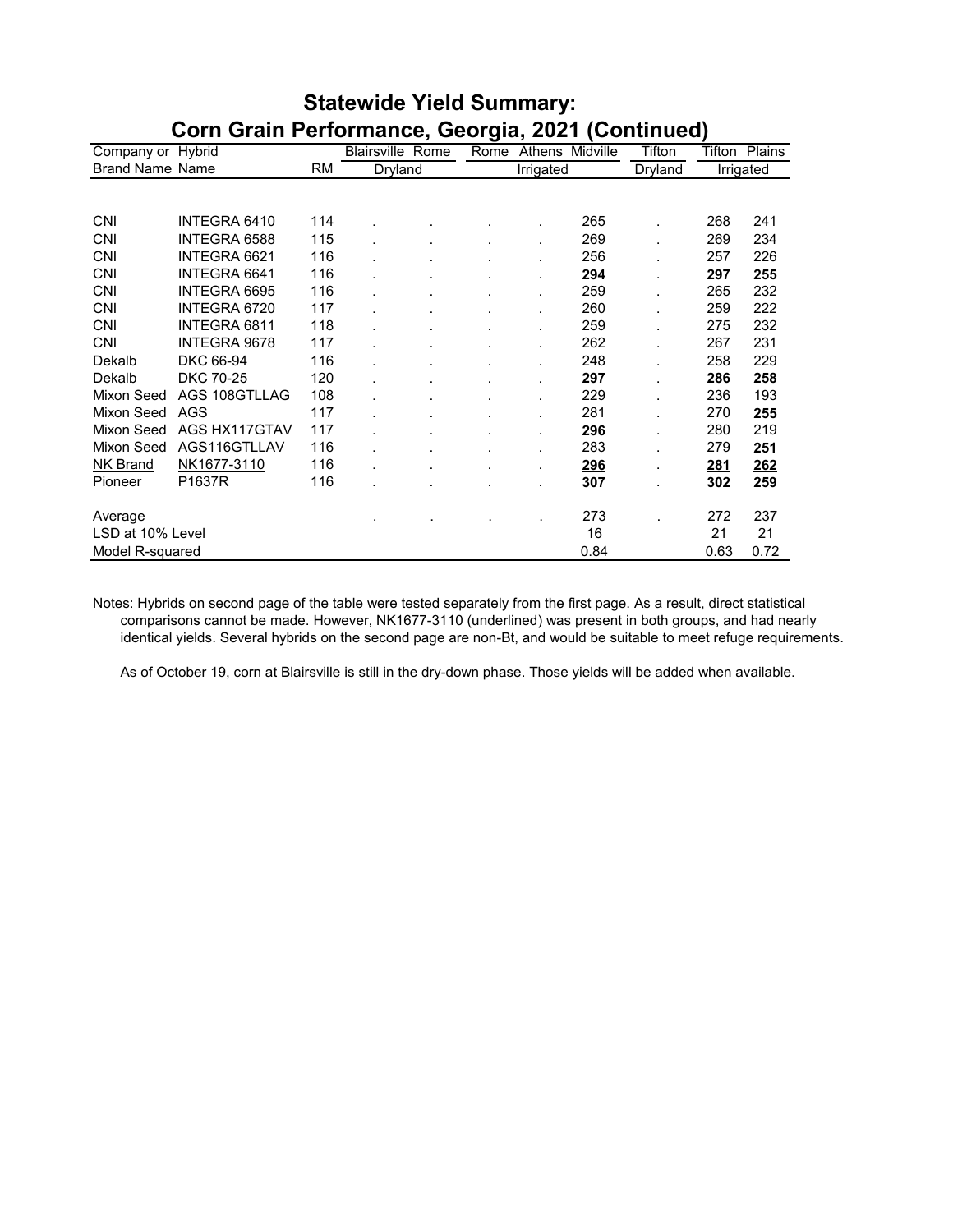| Company or        | Hybrid              |      | Coastal Plain        | - 9 9 7 | North Georgia        | Statewide      |        |
|-------------------|---------------------|------|----------------------|---------|----------------------|----------------|--------|
| <b>Brand Name</b> | Name                | 2021 | $2-Yr$               | 2021    | $2-Yr$               | 2021           | $2-Yr$ |
|                   |                     |      |                      |         | ------ bu/acre ----  |                |        |
|                   |                     |      |                      |         |                      |                |        |
| AgriGold          | A642-47STX          | 224  | 224                  | 259     | 222                  | 242            | 217    |
| AgriGold          | A647-35-5222        | 242  | $\ddot{\phantom{a}}$ | 276     | $\ddot{\phantom{0}}$ | 259            |        |
| AgriGold          | A647-42TRC          | 241  | $\ddot{\phantom{0}}$ | 287     | $\cdot$              | 264            |        |
| AgriGold          | A6544VT2RIB         | 247  | 246                  | 279     | 239                  | 263            | 237    |
| Augusta           | 1367-3220GTD        | ÷,   | $\cdot$              | 302     | 249                  |                |        |
| Augusta           | 5065-3110GTD        |      |                      | 291     | 242                  |                |        |
| Croplan           | 5340 VT2P           | 232  | 234                  |         |                      |                |        |
| Croplan           | 5550 VT2P           | 238  |                      | ï       |                      |                |        |
| Croplan           | 5678 VT2P           | 244  | 247                  |         |                      |                |        |
| Dekalb            | DKC 62-70 V2TP      | 234  | $\ddot{\phantom{a}}$ | 279     |                      | 256            |        |
| Dekalb            | DKC 65-84 SS        | 227  |                      | 277     |                      | 252            |        |
| Dekalb            | DKC 68-48 SS        | 255  |                      | 277     |                      | 266            |        |
| Dekalb            | DKC 68-95 SS        | 244  |                      | 250     |                      | 247            |        |
| Dyna-Gro          | D51VC41             | 222  |                      |         |                      |                |        |
| Dyna-Gro          | D51VC67             | 207  |                      |         |                      |                |        |
| Dyna-Gro          | D53TC19             | 234  |                      |         |                      |                |        |
| Dyna-Gro          | D53VC33             | 241  |                      |         |                      |                |        |
| Dyna-Gro          | D54VC14             | 237  | 236                  |         |                      |                |        |
| Dyna-Gro          | D54VC34             | 250  | 247                  |         |                      |                |        |
| Dyna-Gro          | D55VC80             | 246  |                      |         |                      |                |        |
| Dyna-Gro          | D57TC29             | 240  | $\overline{a}$       |         |                      |                |        |
| Dyna-Gro          | D57VC51             | 252  |                      |         |                      |                |        |
| Dyna-Gro          | D58VC65             | 242  | 239                  |         |                      |                |        |
| <b>LG Seeds</b>   | LG5643VT2PRO        | 243  |                      |         |                      |                |        |
| <b>LG Seeds</b>   | LG66C44VT2PRO       | 243  |                      |         |                      |                |        |
| <b>Local Seed</b> | <b>LC1307 TC</b>    | 237  |                      |         |                      |                |        |
| <b>Local Seed</b> | <b>LC1407 VT2P</b>  | 224  |                      |         |                      |                |        |
| <b>Local Seed</b> | <b>LC1506 VT2P</b>  | 217  |                      |         |                      |                |        |
| <b>Local Seed</b> | <b>LC1616 TC</b>    | 232  |                      |         |                      |                |        |
| <b>Local Seed</b> | <b>LC1707 VT2P</b>  | 222  |                      |         |                      |                |        |
| <b>Local Seed</b> | <b>LC1898 TC</b>    | 239  | 243                  |         |                      |                |        |
| <b>Local Seed</b> | <b>LC1919 VT2P</b>  | 241  |                      |         |                      |                |        |
| <b>Local Seed</b> | <b>LC1987 VT2P</b>  | 238  | 229                  |         |                      |                |        |
| MorCorn           | MC 3952             | 235  | $\cdot$              |         |                      |                |        |
| MorCorn           | MC 4161             | 243  | $\blacksquare$       |         |                      |                |        |
| MorCorn           | MC 4255             | 229  | 230                  |         |                      |                |        |
| MorCorn           | MC 4311             | 242  |                      |         |                      |                |        |
| MorCorn           | MC 4319             | 229  | 228                  |         |                      |                |        |
| MorCorn           | MC 4670             | 228  | 239                  |         |                      | $\blacksquare$ |        |
| MorCorn           | MC 4725             | 252  | 247                  |         |                      |                |        |
| <b>NK Brand</b>   | NK1661-3120A        | 220  | $\blacksquare$       |         |                      |                |        |
| <b>NK Brand</b>   | NK1677-3110         | 255  | 256                  | 273     |                      | 264            |        |
| <b>NK Brand</b>   | NK1748-3120A        | 244  | $\blacksquare$       |         |                      |                |        |
| Pioneer           | P1847VYHR           | 253  | 254                  |         |                      | $\blacksquare$ |        |
| Pioneer           | <b>P1870YHR</b>     | 252  | 253                  | 278     | 243                  | 265            | 244    |
| Progeny           | PGY 2015VT2P        | 225  |                      | 262     |                      | 243            |        |
| Progeny           | PGY 2025VT2PDG      | 237  |                      | 311     |                      | 274            |        |
| Progeny           | <b>PGY 2118VT2P</b> | 226  |                      | 308     |                      | 267            |        |
| Progeny           | <b>PGY 8116SS</b>   | 236  |                      | 275     |                      | 256            |        |
| Progeny           | PGY 9114VT2P        |      |                      | 273     |                      |                |        |
| Progeny           | <b>PGY 9117VT2P</b> | 247  |                      | 320     |                      | 283            |        |
|                   |                     |      |                      |         |                      |                |        |
| Average           |                     | 237  | 241                  | 282     | 239                  | 260            | 232    |
| LSD at 10% Level  |                     | 8    | 8                    | 26      | <b>NS</b>            | 14             | 9      |
| Model R-squared   |                     | 0.92 | 0.83                 | 0.43    | 0.79                 | 0.66           | 0.79   |

#### **Statewide Yield Summary: Corn Grain Performance, Georgia, 2021**

**Bolded** yields are statistically non-significant (p = 0.10 level) from the highest yielding test entry. Yields are calculated as 56 pounds per bushel at 15.5% moisture.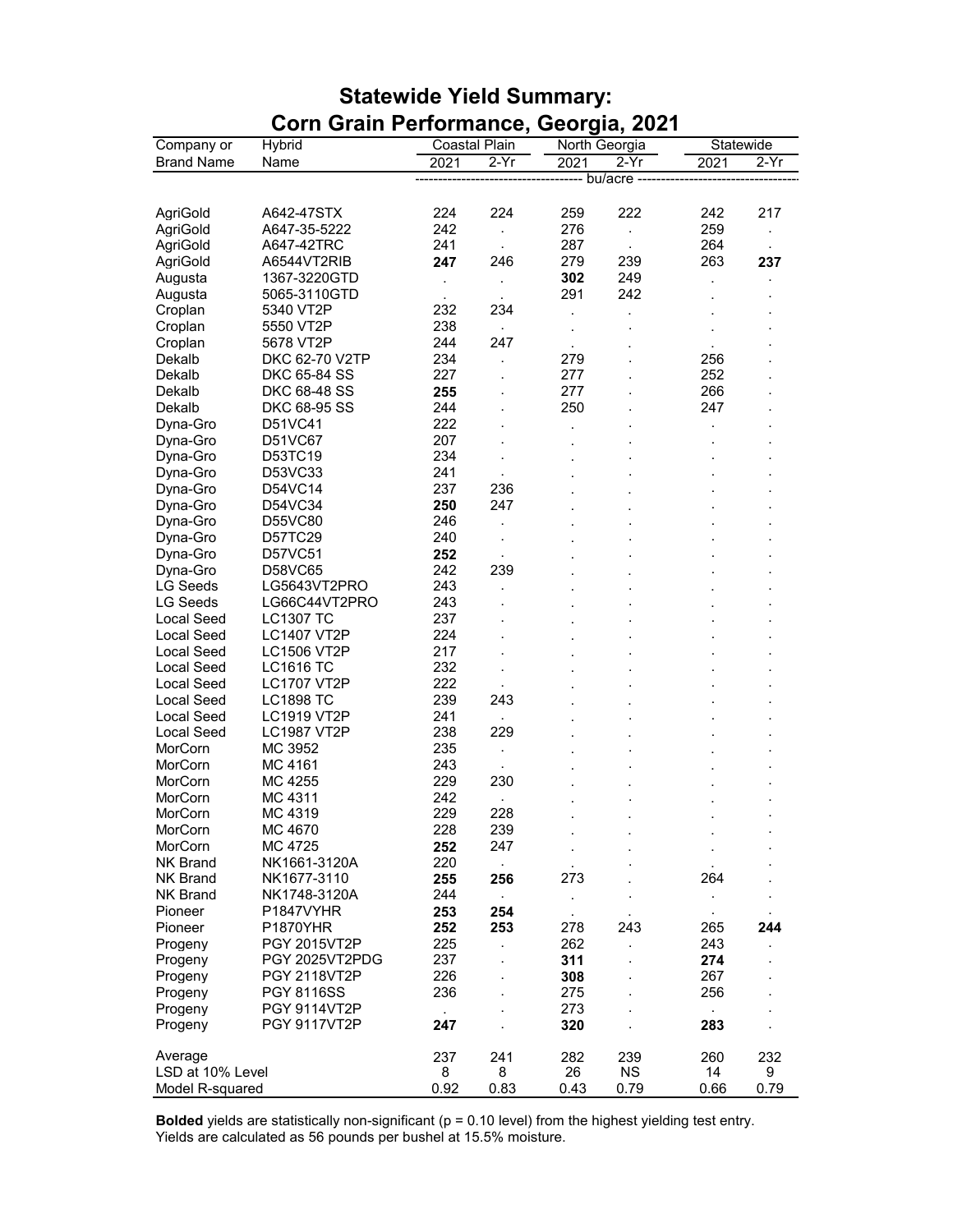| <b>Tifton, Georgia:</b>               |  |
|---------------------------------------|--|
| Corn Grain Performance, 2021, Dryland |  |

| Company or        | Hybrid              |      | Yield                 | Ears/      | Grain                        | Grain | Actual                      |              |
|-------------------|---------------------|------|-----------------------|------------|------------------------------|-------|-----------------------------|--------------|
| <b>Brand Name</b> | Name                | 2021 | 2-Yr Avg              | 100 plants | Quality <sup>1</sup>         |       | Moisture Population Lodging |              |
|                   |                     |      | ------ bu/acre ------ | no.        | rating                       | %     | plants/acre                 | %            |
|                   |                     |      |                       |            |                              |       |                             |              |
| MorCorn           | MC 4161             | 185  |                       | 151        | 3.0                          | 14.1  | 24,060                      | 0            |
| Pioneer           | <b>P1870YHR</b>     | 183  | 197                   | 104        | 1.0                          | 15.7  | 24,345                      | 0            |
| <b>NK Brand</b>   | NK1677-3110         | 177  | 188                   | 104        | 1.0                          | 15.0  | 24,060                      | $\pmb{0}$    |
| <b>NK Brand</b>   | NK1748-3120A        | 175  |                       | 98         | 2.0                          | 15.5  | 23,918                      | 0            |
| Dekalb            | DKC 68-48 SS        | 175  | $\cdot$               | 117        | 1.0                          | 15.7  | 23,633                      | 0            |
| Dyna-Gro          | D57VC51             | 174  |                       | 105        | 2.0                          | 15.5  | 23,633                      | $\mathbf{1}$ |
| Dekalb            | <b>DKC 68-95 SS</b> | 173  |                       | 101        | 3.0                          | 15.3  | 23,633                      | $\pmb{0}$    |
| <b>Local Seed</b> | <b>LC1407 VT2P</b>  | 171  |                       | 126        | 3.0                          | 14.2  | 24,345                      | $\mathbf{1}$ |
| <b>Local Seed</b> | <b>LC1616 TC</b>    | 171  |                       | 102        | 2.0                          | 14.5  | 24,060                      | $\pmb{0}$    |
| MorCorn           | MC 4725             | 170  | 182                   | 110        | 2.0                          | 14.4  | 24,060                      | $\mathbf{1}$ |
| Dyna-Gro          | D53TC19             | 170  |                       | 134        | 3.0                          | 14.0  | 24,060                      | 0            |
| Dyna-Gro          | D54VC34             | 170  | 194                   | 120        | 3.0                          | 15.0  | 23,633                      | $\pmb{0}$    |
| AgriGold          | A647-35-5222        | 169  |                       | 100        | 2.0                          | 16.0  | 23,775                      | 0            |
| Dyna-Gro          | D51VC41             | 167  |                       | 138        | 2.0                          | 14.6  | 23,491                      | 1            |
| Pioneer           | P1847VYHR           | 167  | 180                   | 107        | 1.0                          | 15.6  | 24,060                      | $\mathbf 0$  |
| <b>LG Seeds</b>   | LG66C44VT2PRO       | 166  |                       | 116        | 2.0                          | 14.2  | 24,487                      | $\pmb{0}$    |
| Progeny           | <b>PGY 8116SS</b>   | 165  |                       | 104        | 3.0                          | 14.4  | 24,202                      | $\mathbf{1}$ |
| AgriGold          | A642-47STX          | 164  |                       | 114        | 2.0                          | 14.8  | 24,060                      | 0            |
| MorCorn           | MC 4311             | 163  |                       | 104        | 3.0                          | 14.2  | 23,633                      | 0            |
| Dyna-Gro          | D55VC80             | 163  |                       | 117        | 2.0                          | 14.7  | 24,345                      | $\pmb{0}$    |
| Local Seed        | <b>LC1898 TC</b>    | 163  | 179                   | 104        | 2.0                          | 14.8  | 23,775                      | $\pmb{0}$    |
| Dekalb            | DKC 62-70 V2TP      | 163  |                       | 115        | 3.0                          | 13.6  | 24,345                      | 0            |
| MorCorn           | MC 3952             | 163  |                       | 135        | 2.0                          | 13.7  | 23,775                      | 0            |
| Croplan           | 5340 VT2P           | 161  | 179                   | 103        | 1.0                          | 15.0  | 24,487                      | 0            |
| Dyna-Gro          | D53VC33             | 161  |                       | 116        | 2.0                          | 13.4  | 24,060                      | 0            |
| <b>Local Seed</b> | <b>LC1919 VT2P</b>  | 159  |                       | 102        | 2.0                          | 16.0  | 23,348                      | $\mathbf 0$  |
| <b>Local Seed</b> | <b>LC1987 VT2P</b>  | 158  | 172                   | 104        | 2.0                          | 15.7  | 23,775                      | $\mathbf{1}$ |
| <b>Local Seed</b> | <b>LC1707 VT2P</b>  | 155  |                       | 109        | 2.0                          | 16.3  | 24,202                      | $\pmb{0}$    |
| Dyna-Gro          | D58VC65             | 155  | 175                   | 102        | 2.0                          | 15.4  | 24,202                      | $\pmb{0}$    |
| <b>Local Seed</b> | <b>LC1307 TC</b>    | 154  |                       | 104        | 3.0                          | 13.9  | 24,202                      | 0            |
| Croplan           | 5550 VT2P           | 153  | 173                   | 99         | 3.0                          | 14.9  | 24,345                      | 0            |
| Progeny           | PGY 2025VT2PDG      | 153  |                       | 113        | 3.0                          | 15.0  | 23,918                      | $\pmb{0}$    |
| Progeny           | PGY 2118VT2P        | 152  |                       | 102        | 3.0                          | 15.7  | 23,775                      | 0            |
| Dyna-Gro          | D57TC29             | 152  |                       | 122        | 1.0                          | 15.2  | 23,206                      | $\mathbf 1$  |
| Dekalb            | DKC 65-84 SS        | 151  |                       | 114        | 2.0                          | 14.2  | 24,060                      | 0            |
| Croplan           | 5678 VT2P           | 150  | 169                   | 111        | 2.0                          | 15.0  | 23,633                      | $\mathbf 0$  |
| <b>LG Seeds</b>   | LG5643VT2PRO        | 150  |                       | 113        | 1.0                          | 14.1  | 24,345                      | $\pmb{0}$    |
| MorCorn           | MC 4255             | 149  | 180                   | 112        | 2.0                          | 14.5  | 24,487                      | $\pmb{0}$    |
| Progeny           | <b>PGY 9117VT2P</b> | 149  |                       | 121        | 1.0                          | 14.3  | 24,772                      | 1            |
| Dyna-Gro          | D54VC14             | 148  | 170                   | 111        | 2.0                          | 14.5  | 23,633                      | $\pmb{0}$    |
| MorCorn           | MC 4319             | 147  | 167                   | 106        | 2.0                          | 15.0  | 23,491                      | $\pmb{0}$    |
| Progeny           | PGY 2015VT2P        | 145  |                       | 110        | 2.0                          | 14.1  | 22,352                      | 0            |
| AgriGold          | A6544VT2RIB         | 145  | 162                   | 114        | 2.0                          | 14.2  | 23,633                      | $\pmb{0}$    |
| AgriGold          | A647-42TRC          | 142  |                       | 146        | 2.0                          | 15.5  | 24,202                      | 0            |
| Local Seed        | <b>LC1506 VT2P</b>  | 134  | $\blacksquare$        | 111        | 3.0                          | 13.4  | 23,775                      | 0            |
| <b>NK Brand</b>   | NK1661-3120A        | 134  |                       | 102        | 2.0                          | 14.4  | 23,775                      | $\mathbf{1}$ |
| MorCorn           | MC 4670             | 133  | 171                   | 102        | 3.0                          | 14.6  | 24,345                      | $\mathbf{1}$ |
| Dyna-Gro          | D51VC67             | 121  |                       | 101        | 2.0                          | 13.4  | 22,779                      | $\pmb{0}$    |
|                   |                     |      |                       |            |                              |       |                             |              |
| Average           |                     | 159  | 177                   | 112        | 2.1                          | 14.7  | 23,921                      | 0            |
| LSD at 10% Level  |                     | 14   | 17                    | 12         | $\overline{\phantom{0}}$     | 0.5   | <b>NS</b>                   | <b>NS</b>    |
| Model R-squared   |                     | 0.64 | 0.54                  | 0.73       | $\qquad \qquad \blacksquare$ | 0.85  | 0.40                        | 0.39         |

1. Grain quality rating: 1 = excellent to 5 = poor.

**Bolded** yields are statistically non-significant (p = 0.10 level) from the highest yielding test entry. "NS" indicates differences are statistically non-significant (p = 0.10 probability level).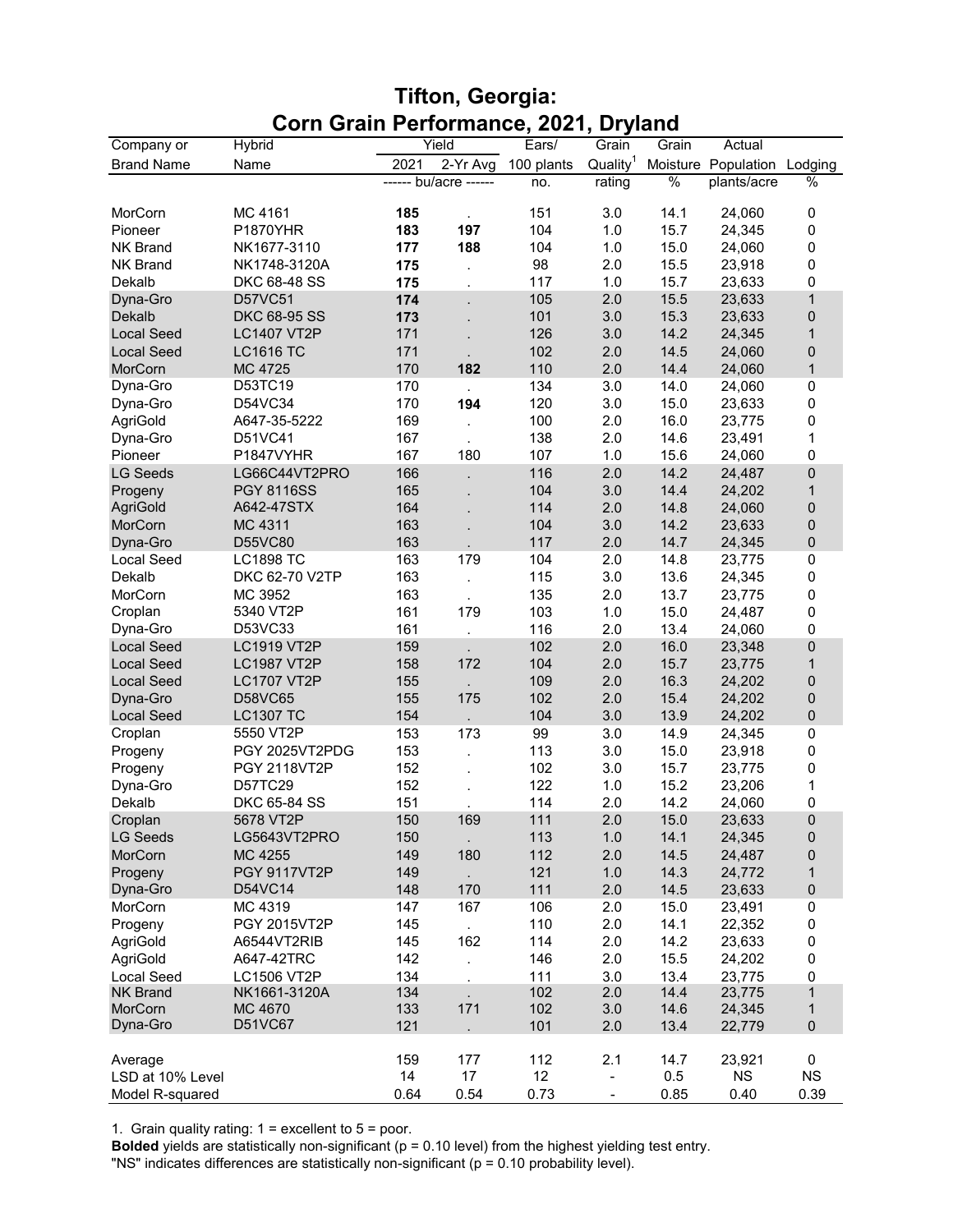Planted: Harvested:<br>Seeding Rate: 24,000 seeds per acre in 36-inch rows. Soil Type: Soil Test: Fertilization: Previous Crop: Management:

Test conducted by R. Brooke, K. Cawley, M. Cofield and D. Dunn.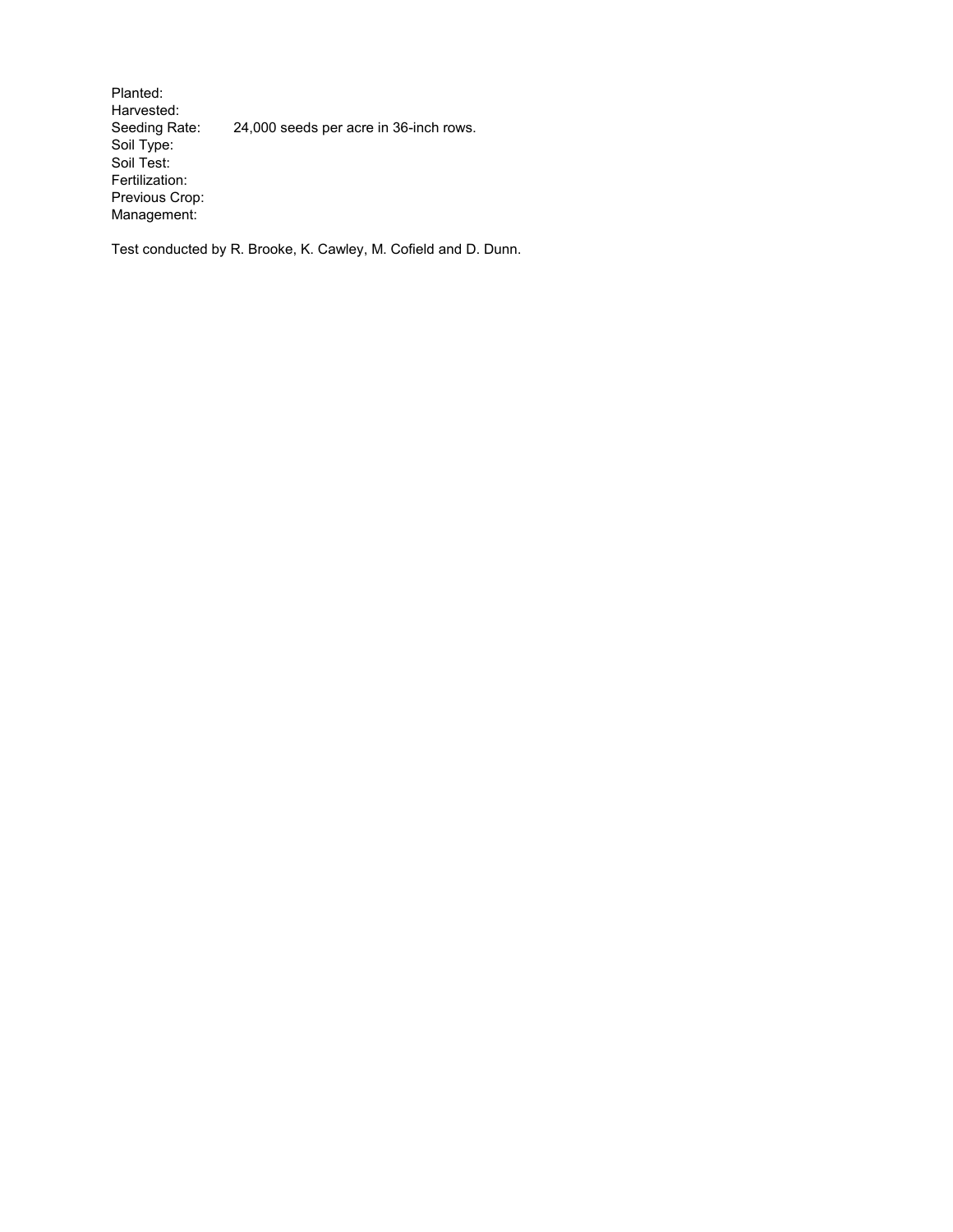| <b>Tifton, Georgia:</b>                 |  |
|-----------------------------------------|--|
| Corn Grain Performance, 2021, Irrigated |  |

| Quality <sup>1</sup><br><b>Brand Name</b><br>2021<br>2-Yr Avg<br>100 plants<br>Moisture Population Lodging<br>Name<br>------ bu/acre ------<br>%<br>plants/acre<br>no.<br>rating<br>101<br>P1847VYHR<br>1.0<br>17.5<br>35,307<br>Pioneer<br>294<br>280<br>D57VC51<br>100<br>2.0<br>16.6<br>Dyna-Gro<br>285<br>35,165<br>A647-42TRC<br>101<br>16.1<br>AgriGold<br>2.0<br>284<br>34,026 | %<br>1<br>0<br>0<br>$\pmb{0}$<br>0<br>$\pmb{0}$ |
|---------------------------------------------------------------------------------------------------------------------------------------------------------------------------------------------------------------------------------------------------------------------------------------------------------------------------------------------------------------------------------------|-------------------------------------------------|
|                                                                                                                                                                                                                                                                                                                                                                                       |                                                 |
|                                                                                                                                                                                                                                                                                                                                                                                       |                                                 |
|                                                                                                                                                                                                                                                                                                                                                                                       |                                                 |
|                                                                                                                                                                                                                                                                                                                                                                                       |                                                 |
|                                                                                                                                                                                                                                                                                                                                                                                       |                                                 |
| 2.0<br>17.1<br><b>NK Brand</b><br>NK1677-3110<br>284<br>279<br>101<br>34,453                                                                                                                                                                                                                                                                                                          |                                                 |
| 261<br>2.0<br>16.7<br>MorCorn<br>MC 4725<br>284<br>100<br>34,595                                                                                                                                                                                                                                                                                                                      |                                                 |
| 282<br>2.0<br>16.8<br><b>P1870YHR</b><br>101<br>35,592<br>Pioneer                                                                                                                                                                                                                                                                                                                     |                                                 |
| 280                                                                                                                                                                                                                                                                                                                                                                                   |                                                 |
| 274<br>3.0<br>17.2<br>Augusta<br>1367-3220GTD<br>281<br>100<br>33,029                                                                                                                                                                                                                                                                                                                 | $\boldsymbol{2}$                                |
| 15.9<br>Dekalb<br>280<br>101<br>1.0<br>35,592<br><b>DKC 68-48 SS</b>                                                                                                                                                                                                                                                                                                                  | $\overline{c}$                                  |
| 1.0<br>15.7<br>D55VC80<br>278<br>100<br>Dyna-Gro<br>34,880                                                                                                                                                                                                                                                                                                                            | $\pmb{0}$                                       |
| 16.3<br>277<br>100<br>2.0<br><b>LC1898 TC</b><br><b>Local Seed</b><br>270<br>34,026                                                                                                                                                                                                                                                                                                   | $\overline{0}$                                  |
| 274<br>103<br>3.0<br>14.4<br>MorCorn<br>MC 4311<br>33,314                                                                                                                                                                                                                                                                                                                             | 0                                               |
| 273<br>268<br>101<br>3.0<br>16.2<br>AgriGold<br>A6544VT2RIB<br>34,168                                                                                                                                                                                                                                                                                                                 | 1                                               |
| 271<br>99<br>2.0<br>15.8<br><b>LG Seeds</b><br>LG66C44VT2PRO<br>34,880                                                                                                                                                                                                                                                                                                                | 0                                               |
| 271<br>99<br>1.0<br>16.9<br>NK Brand<br>NK1748-3120A<br>33,456                                                                                                                                                                                                                                                                                                                        | 0                                               |
| 270<br>1.0<br><b>Local Seed</b><br><b>LC1307 TC</b><br>102<br>14.8<br>33,883                                                                                                                                                                                                                                                                                                          | 1                                               |
| 268<br>100<br>2.0<br>17.1<br>Dekalb<br>DKC 68-95 SS<br>34,168                                                                                                                                                                                                                                                                                                                         | 0                                               |
| 268<br>261<br>99<br>2.0<br>16.8<br>Augusta<br>5065-3110GTD<br>32,744                                                                                                                                                                                                                                                                                                                  | 0                                               |
| Dekalb<br>DKC 62-70 V2TP<br>268<br>101<br>2.0<br>15.8<br>34,310                                                                                                                                                                                                                                                                                                                       | $\pmb{0}$                                       |
| D54VC34<br>267<br>267<br>100<br>1.0<br>16.4<br>Dyna-Gro<br>35,022                                                                                                                                                                                                                                                                                                                     | 3                                               |
| 99<br>1.0<br>15.4<br><b>PGY 8116SS</b><br>267<br>33,029<br>Progeny                                                                                                                                                                                                                                                                                                                    | $\pmb{0}$                                       |
| 100<br>15.9<br><b>PGY 9117VT2P</b><br>267<br>2.0<br>33,883<br>Progeny                                                                                                                                                                                                                                                                                                                 | 1                                               |
| 100<br>2.0<br>16.1<br>Dyna-Gro<br>D58VC65<br>266<br>261<br>33,456                                                                                                                                                                                                                                                                                                                     | $\pmb{0}$                                       |
| 2.0<br>15.7<br><b>LG Seeds</b><br>LG5643VT2PRO<br>266<br>100<br>35,592                                                                                                                                                                                                                                                                                                                | $\pmb{0}$                                       |
| 15.4<br><b>Local Seed</b><br>265<br>100<br>1.0<br><b>LC1506 VT2P</b><br>33,029                                                                                                                                                                                                                                                                                                        | 0                                               |
| 3.0<br>17.1<br><b>Local Seed</b><br><b>LC1919 VT2P</b><br>265<br>101<br>32,317                                                                                                                                                                                                                                                                                                        | 1                                               |
| Dyna-Gro<br>D53VC33<br>265<br>3.0<br>14.9<br>105<br>34,310                                                                                                                                                                                                                                                                                                                            | $\pmb{0}$                                       |
| Dyna-Gro<br>D54VC14<br>264<br>263<br>3.0<br>15.0<br>101<br>33,883                                                                                                                                                                                                                                                                                                                     | 7                                               |
| 264<br>265<br>99<br>2.0<br>16.0<br>MorCorn<br>MC 4670<br>32,744                                                                                                                                                                                                                                                                                                                       | 0                                               |
| 2.0<br>15.4<br>MorCorn<br>MC 4161<br>264<br>105<br>35,165                                                                                                                                                                                                                                                                                                                             | 6                                               |
| 263<br>100<br>2.0<br>15.2<br>D53TC19<br>32,033<br>Dyna-Gro                                                                                                                                                                                                                                                                                                                            | $\pmb{0}$                                       |
| 16.2<br>Croplan<br>5550 VT2P<br>263<br>266<br>100<br>1.0<br>34,737                                                                                                                                                                                                                                                                                                                    | 0                                               |
| 262<br>100<br>2.0<br>15.3<br>PGY 2015VT2P<br>32,887<br>Progeny                                                                                                                                                                                                                                                                                                                        | 0                                               |
| 261<br>2.0<br>15.8<br>PGY 2025VT2PDG<br>100<br>34,595<br>Progeny                                                                                                                                                                                                                                                                                                                      | 1                                               |
| MC 3952<br>261<br>100<br>2.0<br>14.6<br>MorCorn<br>32,460                                                                                                                                                                                                                                                                                                                             | 0                                               |
| Dekalb<br>DKC 65-84 SS<br>260<br>102<br>2.0<br>15.5<br>33,456                                                                                                                                                                                                                                                                                                                         | 0                                               |
| 248<br>2.0<br>5678 VT2P<br>260<br>100<br>15.8<br>Croplan<br>34,168                                                                                                                                                                                                                                                                                                                    | $\pmb{0}$                                       |
| AgriGold<br>A647-35-5222<br>260<br>100<br>1.0<br>18.2<br>35,022                                                                                                                                                                                                                                                                                                                       | 5                                               |
| <b>Local Seed</b><br>260<br>252<br>101<br>2.0<br>16.0<br><b>LC1987 VT2P</b><br>34,168                                                                                                                                                                                                                                                                                                 | 0                                               |
| Dyna-Gro<br>258<br>102<br>16.4<br>D57TC29<br>3.0<br>34,026                                                                                                                                                                                                                                                                                                                            | $\sqrt{2}$                                      |
| 255<br>104<br>15.2<br><b>Local Seed</b><br><b>LC1407 VT2P</b><br>2.0<br>33,456                                                                                                                                                                                                                                                                                                        | $\pmb{0}$                                       |
| <b>Local Seed</b><br>253<br><b>LC1616 TC</b><br>100<br>2.0<br>15.9<br>33,741                                                                                                                                                                                                                                                                                                          | 0                                               |
| MorCorn<br>MC 4255<br>251<br>245<br>100<br>2.0<br>14.7<br>33,456                                                                                                                                                                                                                                                                                                                      | $\ensuremath{\mathsf{3}}$                       |
| <b>NK Brand</b><br>249<br>100<br>4.0<br>16.2<br>NK1661-3120A<br>33,741                                                                                                                                                                                                                                                                                                                | 0                                               |
| <b>PGY 2118VT2P</b><br>246<br>100<br>1.0<br>16.5<br>Progeny<br>34,168                                                                                                                                                                                                                                                                                                                 | 1                                               |
| MorCorn<br>MC 4319<br>244<br>100<br>2.0<br>16.1<br>245<br>33,883                                                                                                                                                                                                                                                                                                                      | 0                                               |
| 242<br>255<br>100<br>15.7<br>Croplan<br>5340 VT2P<br>3.0<br>32,175                                                                                                                                                                                                                                                                                                                    | $\pmb{0}$                                       |
| <b>AgriGold</b><br>A642-47STX<br>241<br>100<br>16.2<br>3.0<br>33,741                                                                                                                                                                                                                                                                                                                  | $\mathbf{1}$                                    |
| 232<br><b>Local Seed</b><br><b>LC1707 VT2P</b><br>98<br>1.0<br>17.1<br>34,026                                                                                                                                                                                                                                                                                                         | $\mathbf{1}$                                    |
| D51VC67<br>Dyna-Gro<br>231<br>100<br>2.0<br>15.0<br>32,744                                                                                                                                                                                                                                                                                                                            | 1                                               |
| Dyna-Gro<br>D51VC41<br>230<br>14.3<br>100<br>3.0<br>34,026                                                                                                                                                                                                                                                                                                                            | $\overline{4}$                                  |
|                                                                                                                                                                                                                                                                                                                                                                                       |                                                 |
| 263<br>264<br>101<br>2.0<br>16.0<br>33,935<br>Average                                                                                                                                                                                                                                                                                                                                 | $\mathbf{1}$                                    |
| LSD at 10% Level<br>12<br>12<br>3<br>0.7<br>1,611<br>$\overline{\phantom{0}}$                                                                                                                                                                                                                                                                                                         | <b>NS</b>                                       |
| 0.73<br>0.44<br>Model R-squared<br>0.41<br>0.80<br>0.47<br>$\blacksquare$                                                                                                                                                                                                                                                                                                             | 0.34                                            |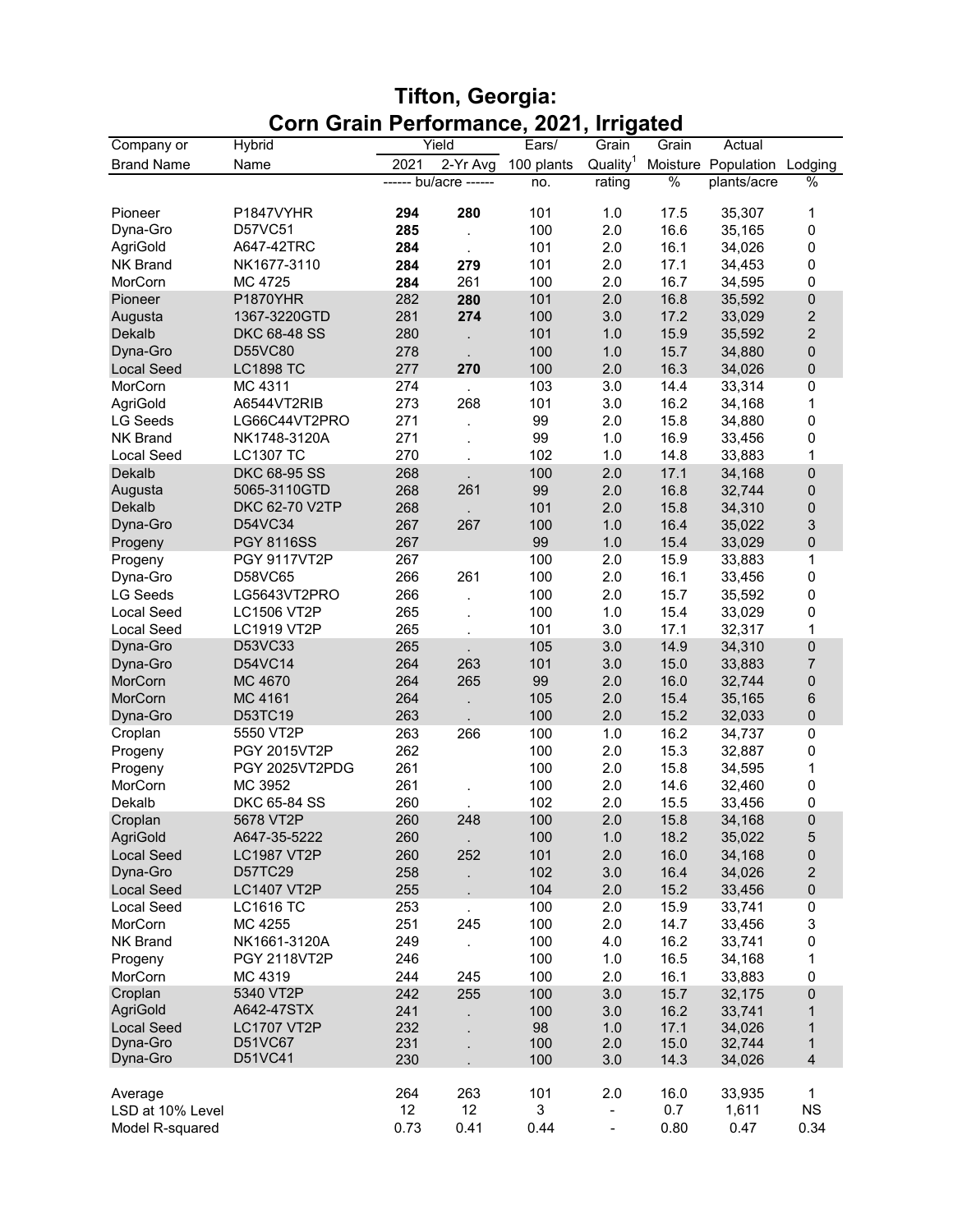|                              | <u>CONTO ani Ferionnance, 2021, impared (Continueu)</u> |      |                       |                |                              |          |             |              |
|------------------------------|---------------------------------------------------------|------|-----------------------|----------------|------------------------------|----------|-------------|--------------|
| Company or                   | Hybrid                                                  |      | Yield                 | Ears/          | Grain                        | Grain    | Actual      |              |
| <b>Brand Name</b>            | Name                                                    | 2021 | 2-Yr Avg              | 100 plants     | Quality <sup>1</sup>         | Moisture | Population  | Lodging      |
|                              |                                                         |      | ------ bu/acre ------ | no.            | rating                       | %        | plants/acre | %            |
| Group 2 Hybrids <sup>2</sup> |                                                         |      |                       |                |                              |          |             |              |
| Pioneer                      | P1637R                                                  | 302  |                       | 100            | 1.0                          | 17.1     | 33,029      | 1            |
| <b>CNI</b>                   | INTEGRA 6641                                            | 297  |                       | 98             | 2.0                          | 17.6     | 34,737      | $\Omega$     |
| Dekalb                       | <b>DKC 70-25</b>                                        | 286  |                       | 99             | 2.0                          | 17.5     | 34,453      | 0            |
| <b>NK Brand</b>              | NK1677-3110                                             | 281  |                       | 100            | 1.0                          | 17.0     | 34,737      | $\Omega$     |
| Mixon Seed                   | AGS HX117GTAV                                           | 280  |                       | 99             | 2.0                          | 18.9     | 33,599      |              |
| <b>Mixon Seed</b>            | AGS 116GTLLAV                                           | 279  |                       | 99             | 1.0                          | 17.6     | 33.883      | $\mathbf{1}$ |
| <b>CNI</b>                   | <b>INTEGRA 6811</b>                                     | 275  |                       | 100            | 1.0                          | 17.3     | 33,456      | 0            |
| <b>Mixon Seed</b>            | AGS 117GTLLAGD                                          | 270  |                       | 99             | 2.0                          | 17.7     | 32,460      | $\mathbf{0}$ |
| <b>CNI</b>                   | <b>INTEGRA 6588</b>                                     | 269  |                       | 100            | 2.0                          | 17.2     | 34,595      | $\mathbf{0}$ |
| <b>CNI</b>                   | <b>INTEGRA 6410</b>                                     | 268  |                       | 99             | 2.0                          | 16.2     | 34,168      | 0            |
| <b>CNI</b>                   | INTEGRA 9678                                            | 267  |                       | 100            | 2.0                          | 17.2     | 33,456      | 0            |
| <b>CNI</b>                   | INTEGRA 6695                                            | 265  |                       | 104            | 2.0                          | 17.4     | 33,314      | $\Omega$     |
| <b>CNI</b>                   | INTEGRA 6720                                            | 259  |                       | 100            | 1.0                          | 15.7     | 33,883      | $\mathbf 0$  |
| Dekalb                       | DKC 66-94                                               | 258  |                       | 100            | 2.0                          | 16.5     | 34,310      | $\mathbf 0$  |
| <b>CNI</b>                   | INTEGRA 6621                                            | 257  |                       | 101            | 1.0                          | 16.4     | 33,456      | $\mathbf 0$  |
| Mixon Seed                   | AGS 108GTLLAG                                           | 236  |                       | 100            | 2.0                          | 15.9     | 34,026      | $\mathbf 0$  |
|                              |                                                         |      |                       |                |                              |          |             |              |
| Average                      |                                                         | 272  |                       | 100            | 1.6                          | 17.1     | 33,848      | $\mathbf{0}$ |
| LSD at 10% Level             |                                                         | 21   |                       | $\overline{2}$ |                              | 0.7      | <b>NS</b>   | <b>NS</b>    |
| Model R-squared              |                                                         | 0.63 |                       | 0.52           | $\qquad \qquad \blacksquare$ | 0.79     | 0.40        | 0.36         |

#### **Tifton, Georgia: Corn Grain Performance, 2021, Irrigated (Continued)**

1. Grain quality rating: 1 = excellent to 5 = poor.

2. Tested separately due to late entries. This does not reflect negatively on their yield potential.

**Bolded** yields are statistically non-significant (p = 0.10 level) from the highest yielding test entry.

"NS" indicates differences are statistically non-significant (p = 0.10 probability level).

Planted:

Harvested:<br>Seeding Rate:

34,000 seeds per acre in 36-inch rows.

Soil Type:

Soil Test: Fertilization:

Previous Crop:

Management:

Test conducted by R. Brooke, K. Cawley, M. Cofield and D. Dunn.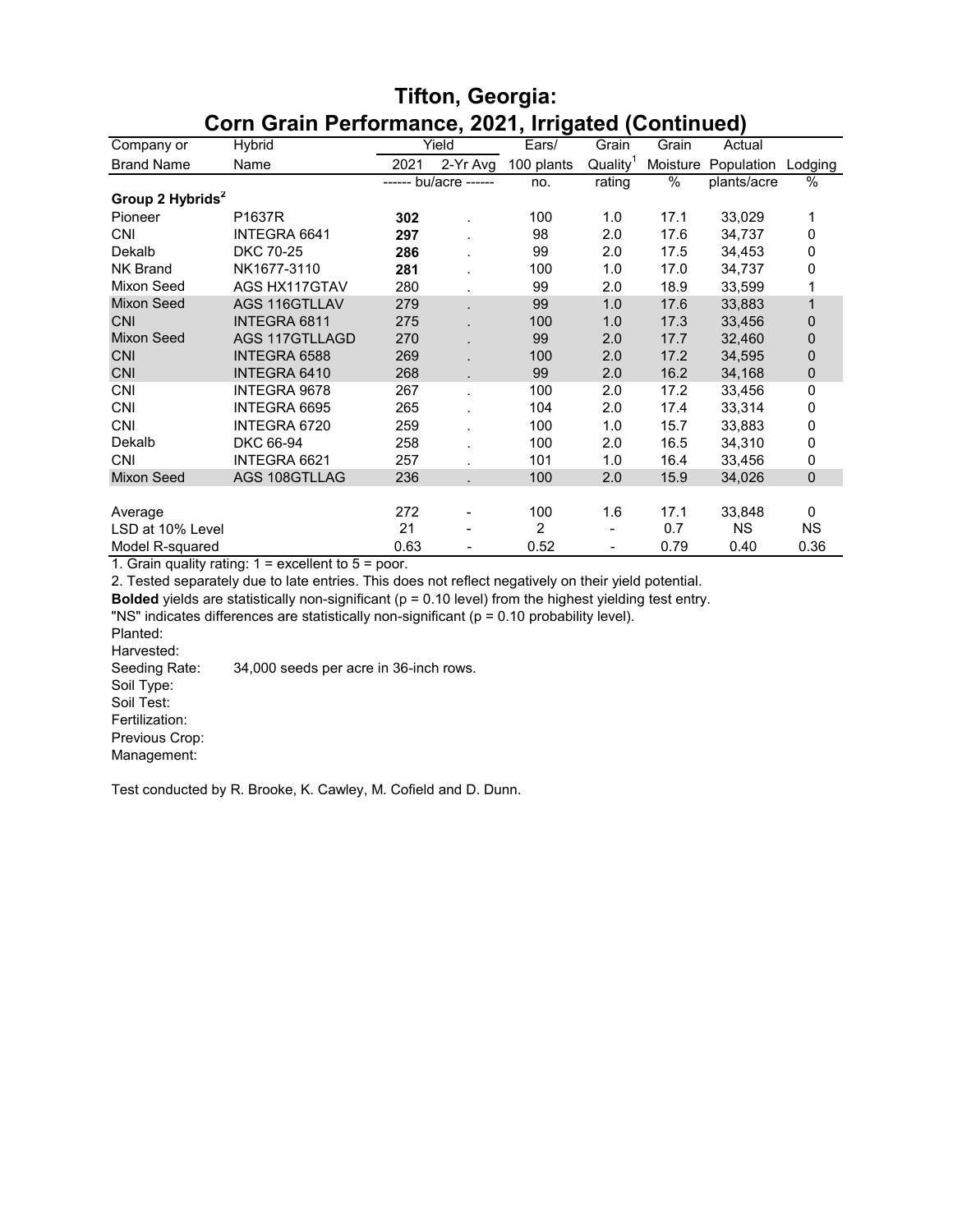|                   | Com Gram Ferrormance, 2021, imigated |                       |                             |               |                                      |                |
|-------------------|--------------------------------------|-----------------------|-----------------------------|---------------|--------------------------------------|----------------|
| Company or        | Hybrid                               | Yield                 |                             | Grain         | Actual                               |                |
| <b>Brand Name</b> | Name                                 | 2021                  |                             |               | 2-Yr Avg Moisture Population Lodging |                |
|                   |                                      | ------ bu/acre ------ |                             | $\frac{1}{2}$ | plants/acre                          | %              |
|                   |                                      |                       |                             |               |                                      |                |
| Dyna-Gro          | D54VC34                              | 274                   | 256                         | 18.8          |                                      | 3              |
| Dekalb            | DKC 68-48 SS                         | 274                   |                             | 18.6          |                                      | 1              |
| Progeny           | <b>PGY 9117VT2P</b>                  | 270                   |                             | 19.0          |                                      | $\overline{c}$ |
| AgriGold          | A6544VT2RIB                          | 269                   | 255                         | 18.2          |                                      | 1              |
| AgriGold          | A647-35-5222                         | 268                   | l.                          | 19.5          |                                      | $\overline{2}$ |
| Dyna-Gro          | D57TC29                              | 267                   |                             | 18.7          |                                      | $\pmb{0}$      |
| MorCorn           | MC 4725                              | 266                   | 253                         | 20.7          |                                      | 1              |
| Dyna-Gro          | D58VC65                              | 264                   | 244                         | 18.5          |                                      | $\mathbf 0$    |
| Dyna-Gro          | D57VC51                              | 264                   |                             | 20.6          |                                      | 0              |
| <b>LG Seeds</b>   | LG5643VT2PRO                         | 263                   |                             | 17.3          |                                      | $\overline{4}$ |
| Croplan           | 5678 VT2P                            | 263                   | 229                         | 19.3          | ÷.                                   | $\overline{c}$ |
| NK Brand          | NK1677-3110                          | 263                   | 257                         | 19.2          |                                      | 0              |
| Dyna-Gro          | D54VC14                              | 260                   | 249                         | 18.4          |                                      | 0              |
| Dekalb            | DKC 68-95 SS                         | 260                   |                             | 18.6          |                                      | 1              |
| Croplan           | 5550 VT2P                            | 259                   | 255                         | 18.0          |                                      | 1              |
| <b>LG Seeds</b>   | LG66C44VT2PRO                        | 256                   |                             | 19.2          |                                      | $\mathbf 0$    |
| <b>Local Seed</b> | <b>LC1616 TC</b>                     | 254                   |                             | 17.5          |                                      | 1              |
| Dyna-Gro          | D55VC80                              | 254                   |                             | 17.6          |                                      | 1              |
| MorCorn           | MC 4255                              | 253                   | 236                         | 19.5          |                                      | $\pmb{0}$      |
| MorCorn           | MC 4319                              | 253                   | 239                         | 18.7          |                                      | 0              |
| Progeny           | PGY 2025VT2PDG                       | 253                   |                             | 18.7          |                                      | 0              |
| <b>NK Brand</b>   | NK1748-3120A                         | 252                   |                             | 19.2          |                                      | 6              |
| Croplan           | 5340 VT2P                            | 251                   | 233                         | 18.2          |                                      | 1              |
| Dyna-Gro          | D53VC33                              | 251                   |                             | 18.0          |                                      | 0              |
| Pioneer           | P1847VYHR                            | 250                   | $\ddot{\phantom{0}}$<br>254 | 21.5          |                                      | 7              |
| <b>Local Seed</b> | <b>LC1307 TC</b>                     | 250                   |                             | 18.4          |                                      | $\pmb{0}$      |
| <b>Local Seed</b> | <b>LC1987 VT2P</b>                   | 250                   | 238                         | 18.9          |                                      | 1              |
| <b>AgriGold</b>   | A647-42TRC                           | 250                   |                             | 18.7          |                                      | $\overline{4}$ |
| Progeny           | <b>PGY 8116SS</b>                    | 249                   |                             | 18.1          |                                      | $\pmb{0}$      |
| Dyna-Gro          | D53TC19                              | 247                   |                             | 17.8          |                                      | $\mathbf{1}$   |
| <b>Local Seed</b> | <b>LC1919 VT2P</b>                   | 247                   |                             | 19.5          |                                      | 0              |
| MorCorn           | MC 4311                              | 245                   |                             | 20.2          |                                      | 3              |
| <b>Local Seed</b> | <b>LC1898 TC</b>                     | 242                   |                             | 19.1          |                                      | 0              |
|                   |                                      |                       | 252                         |               |                                      |                |
| MorCorn           | MC 4161<br>DKC 62-70 V2TP            | 242                   |                             | 17.1          |                                      | 0              |
| Dekalb            |                                      | 242                   |                             | 16.7          |                                      | $\pmb{0}$      |
| Progeny           | <b>PGY 2118VT2P</b>                  | 241                   |                             | 20.9          |                                      | $\overline{1}$ |
| <b>Local Seed</b> | <b>LC1707 VT2P</b>                   | 240                   |                             | 19.7          |                                      | $\mathbf 1$    |
| <b>AgriGold</b>   | A642-47STX                           | 238                   |                             | 18.8          |                                      | $\pmb{0}$      |
| Progeny           | <b>PGY 2015VT2P</b>                  | 238                   |                             | 16.6          |                                      | $\overline{c}$ |
| MorCorn           | MC 4670                              | 237                   | 239                         | 20.4          |                                      | $\pmb{0}$      |
| <b>Local Seed</b> | <b>LC1506 VT2P</b>                   | 237                   |                             | 16.7          |                                      | 2              |
| Pioneer           | P1870YHR                             | 235                   | 243                         | 19.5          |                                      | $\mathbf{1}$   |
| <b>NK Brand</b>   | NK1661-3120A                         | 232                   |                             | 16.9          |                                      | $\overline{c}$ |
| MorCorn           | MC 3952                              | 232                   |                             | 17.6          |                                      | 3              |
| Dekalb            | DKC 65-84 SS                         | 226                   |                             | 18.6          |                                      | 0              |
| Dyna-Gro          | D51VC41                              | 224                   |                             | 17.2          |                                      | $\mathbf{1}$   |
| Dyna-Gro          | D51VC67                              | 223                   |                             | 16.1          |                                      | $\pmb{0}$      |
| <b>Local Seed</b> | <b>LC1407 VT2P</b>                   | 216                   |                             | 18.1          |                                      | $\mathbf{1}$   |
|                   |                                      |                       |                             |               |                                      |                |
| Average           |                                      | 250                   | 246                         | 18.6          |                                      | $\mathbf{1}$   |
| LSD at 10% Level  |                                      | 13                    | 13                          | 1.8           |                                      | <b>NS</b>      |
| Model R-squared   |                                      | 0.68                  | 0.41                        | 0.58          |                                      | 0.33           |

## **Plains, Georgia: Corn Grain Performance, 2021, Irrigated**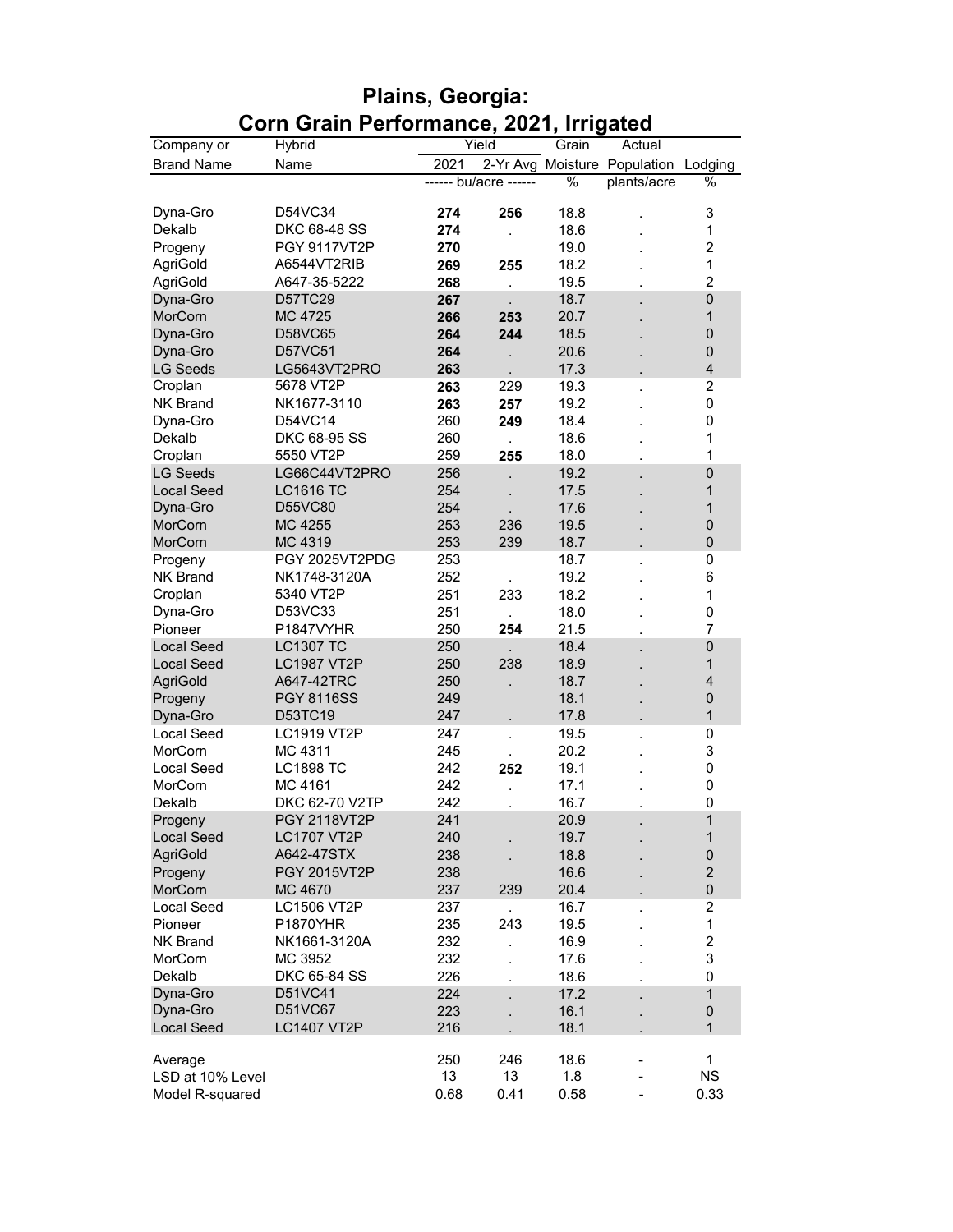|                              | Coni Grani Ferionnance, 2021, imgaled (Continued)                                                                |      |                       |       |                                      |                |
|------------------------------|------------------------------------------------------------------------------------------------------------------|------|-----------------------|-------|--------------------------------------|----------------|
| Company or                   | Hybrid                                                                                                           |      | Yield                 | Grain | Actual                               |                |
| <b>Brand Name</b>            | Name                                                                                                             | 2021 |                       |       | 2-Yr Avg Moisture Population Lodging |                |
|                              |                                                                                                                  |      | ------ bu/acre ------ | $\%$  | plants/acre                          | $\%$           |
| Group 2 Hybrids <sup>1</sup> |                                                                                                                  |      |                       |       |                                      |                |
| <b>NK Brand</b>              | NK1677-3110                                                                                                      | 262  |                       | 17.4  |                                      | 1              |
| Pioneer                      | P1637R                                                                                                           | 259  |                       | 18.5  |                                      | 5              |
| Dekalb                       | <b>DKC 70-25</b>                                                                                                 | 258  |                       | 19.5  |                                      | 0              |
| <b>CNI</b>                   | INTEGRA 6641                                                                                                     | 255  |                       | 18.8  |                                      | 0              |
| Mixon Seed                   | AGS 117GTLLAGD                                                                                                   | 255  |                       | 19.8  |                                      | 13             |
| <b>Mixon Seed</b>            | AGS 116GTLLAV                                                                                                    | 251  |                       | 18.4  |                                      | $\overline{c}$ |
| <b>CNI</b>                   | <b>INTEGRA 6410</b>                                                                                              | 241  |                       | 18.9  |                                      | $\mathbf{1}$   |
| <b>CNI</b>                   | <b>INTEGRA 6588</b>                                                                                              | 234  |                       | 16.9  |                                      | $\overline{0}$ |
| <b>CNI</b>                   | INTEGRA 6695                                                                                                     | 232  |                       | 17.8  |                                      | 10             |
| <b>CNI</b>                   | <b>INTEGRA 6811</b>                                                                                              | 232  |                       | 17.9  |                                      | 3              |
| <b>CNI</b>                   | INTEGRA 9678                                                                                                     | 231  |                       | 21.3  |                                      | 5              |
| Dekalb                       | DKC 66-94                                                                                                        | 229  |                       | 17.9  |                                      | $\overline{c}$ |
| <b>CNI</b>                   | INTEGRA 6621                                                                                                     | 226  |                       | 17.2  |                                      | 0              |
| <b>CNI</b>                   | INTEGRA 6720                                                                                                     | 222  |                       | 17.0  |                                      | $\overline{c}$ |
| Mixon Seed                   | AGS HX117GTAV                                                                                                    | 219  |                       | 18.7  |                                      | $\overline{2}$ |
| Mixon Seed                   | AGS 108GTLLAG                                                                                                    | 193  |                       | 16.2  |                                      | $\overline{2}$ |
|                              |                                                                                                                  |      |                       |       |                                      |                |
| Average                      |                                                                                                                  | 237  |                       | 18.3  |                                      | 3              |
| LSD at 10% Level             |                                                                                                                  | 21   |                       | 1.5   |                                      | <b>NS</b>      |
| Model R-squared              |                                                                                                                  | 0.72 |                       | 0.70  |                                      | 0.46           |
|                              | 1. Tested separately due to late entries. This does not reflect negatively on their yield potential.             |      |                       |       |                                      |                |
|                              | <b>Bolded</b> yields are statistically non-significant ( $p = 0.10$ level) from the highest yielding test entry. |      |                       |       |                                      |                |
|                              | "NS" indicates differences are statistically non-significant ( $p = 0.10$ probability level).                    |      |                       |       |                                      |                |
| Planted:                     |                                                                                                                  |      |                       |       |                                      |                |
| Harvested:                   |                                                                                                                  |      |                       |       |                                      |                |
| Seeding Rate:                | 34,000 seeds per acre in 36-inch rows.                                                                           |      |                       |       |                                      |                |
| $\sim$ $+$                   |                                                                                                                  |      |                       |       |                                      |                |

#### **Plains, Georgia: Corn Grain Performance, 2021, Irrigated (Continued)**

Soil Type: Soil Test:

Fertilization: Previous Crop:

Management:

Test conducted by R. Brooke, K. Cawley, M. Cofield, D. Dunn, W. Jones and D. Pearce.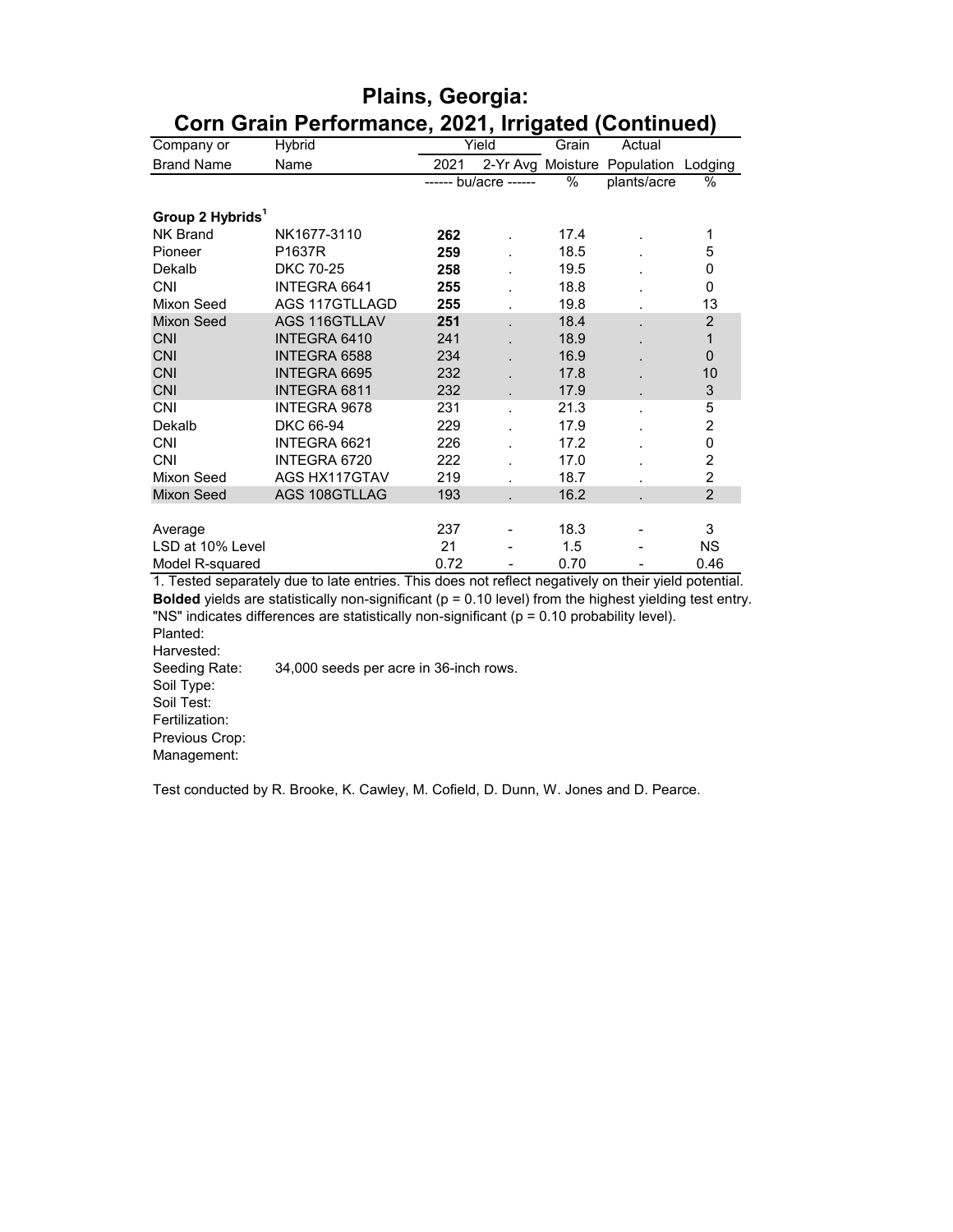|                   | CONT Grant Ferrormance, 2021, imigated |                       |      |       |                                      |   |
|-------------------|----------------------------------------|-----------------------|------|-------|--------------------------------------|---|
| Company or        | Hybrid                                 | Yield                 |      | Grain | Actual                               |   |
| <b>Brand Name</b> | Name                                   | 2021                  |      |       | 2-Yr Avg Moisture Population Lodging |   |
|                   |                                        | ------ bu/acre ------ |      | %     | plants/acre                          | % |
| Pioneer           | <b>P1870YHR</b>                        | 306                   | 293  | 16.8  |                                      |   |
| Croplan           | 5678 VT2P                              | 304                   | 249  | 15.3  |                                      |   |
| Progeny           | <b>PGY 9117VT2P</b>                    | 303                   |      | 15.4  |                                      |   |
| AgriGold          | A6544VT2RIB                            | 301                   | 297  | 15.2  |                                      |   |
| Pioneer           | P1847VYHR                              | 299                   | 303  | 16.1  |                                      |   |
| <b>NK Brand</b>   | NK1677-3110                            | 296                   | 299  | 15.0  |                                      |   |
| <b>LG Seeds</b>   | LG5643VT2PRO                           | 295                   |      | 14.6  |                                      |   |
| Dekalb            | <b>DKC 68-48 SS</b>                    | 291                   |      | 15.0  |                                      |   |
| <b>Local Seed</b> | <b>LC1919 VT2P</b>                     | 291                   |      | 16.7  |                                      |   |
| Dyna-Gro          | D54VC34                                | 290                   | 270  | 15.4  |                                      |   |
| Dyna-Gro          | D55VC80                                | 289                   |      | 15.5  |                                      |   |
| AgriGold          | A647-42TRC                             | 289                   |      | 15.2  |                                      |   |
| MorCorn           | MC 4725                                | 289                   | 291  | 15.5  |                                      |   |
| Dyna-Gro          | D53VC33                                | 287                   |      | 14.1  |                                      |   |
| MorCorn           | MC 4311                                | 287                   |      | 14.1  |                                      |   |
| Dyna-Gro          | D57VC51                                | 286                   |      | 16.4  |                                      |   |
| MorCorn           | MC 3952                                | 284                   |      | 13.8  |                                      |   |
| Dyna-Gro          | D57TC29                                | 284                   |      | 15.2  |                                      |   |
| Dyna-Gro          | D58VC65                                | 284                   | 277  | 15.2  |                                      |   |
| <b>Local Seed</b> | <b>LC1987 VT2P</b>                     | 283                   | 255  | 15.3  |                                      |   |
| MorCorn           | MC 4161                                | 282                   |      | 14.3  |                                      |   |
| Progeny           | PGY 2025VT2PDG                         | 281                   |      | 14.9  |                                      |   |
| <b>NK Brand</b>   | NK1748-3120A                           | 280                   |      | 16.8  |                                      |   |
| <b>LG Seeds</b>   | LG66C44VT2PRO                          | 279                   |      | 15.7  |                                      |   |
| MorCorn           | MC 4670                                | 277                   | 279  | 15.8  |                                      |   |
| Dyna-Gro          | D54VC14                                | 277                   | 263  | 14.9  |                                      |   |
| Croplan           | 5550 VT2P                              | 277                   | 294  | 15.4  |                                      |   |
| <b>Local Seed</b> | <b>LC1307 TC</b>                       | 276                   |      | 14.1  |                                      |   |
| Dekalb            | DKC 68-95 SS                           | 276                   |      | 15.5  |                                      |   |
| Croplan           | 5340 VT2P                              | 274                   | 269  | 14.7  |                                      |   |
| Local Seed        | <b>LC1898 TC</b>                       | 273                   | 271  | 15.4  |                                      |   |
| MorCorn           | MC 4319                                | 273                   | 262  | 15.3  |                                      |   |
| AgriGold          | A647-35-5222                           | 271                   |      | 17.3  |                                      |   |
| Dekalb            | DKC 65-84 SS                           | 269                   |      | 15.5  |                                      |   |
| Dyna-Gro          | D51VC41                                | 269                   |      | 14.0  |                                      |   |
| <b>NK Brand</b>   | NK1661-3120A                           | 265                   |      | 14.9  |                                      |   |
| Dekalb            | DKC 62-70 V2TP                         | 265                   |      | 15.4  |                                      |   |
| Progeny           | <b>PGY 2118VT2P</b>                    | 264                   |      | 17.0  |                                      |   |
| Progeny           | <b>PGY 8116SS</b>                      | 264                   |      | 15.0  |                                      |   |
| MorCorn           | MC 4255                                | 262                   | 258  | 14.3  |                                      |   |
| <b>Local Seed</b> | <b>LC1707 VT2P</b>                     | 258                   |      | 17.1  |                                      |   |
| Progeny           | PGY 2015VT2P                           | 255                   |      | 14.2  |                                      |   |
| Dyna-Gro          | D53TC19                                | 254                   |      | 15.0  |                                      |   |
| AgriGold          | A642-47STX                             | 254                   |      | 15.9  |                                      |   |
| <b>Local Seed</b> | <b>LC1407 VT2P</b>                     | 252                   |      | 14.0  |                                      |   |
| Dyna-Gro          | D51VC67                                | 252                   |      | 14.0  |                                      |   |
| <b>Local Seed</b> | <b>LC1616 TC</b>                       | 250                   |      | 15.5  |                                      |   |
| <b>Local Seed</b> | <b>LC1506 VT2P</b>                     | 232                   |      | 14.3  |                                      |   |
|                   |                                        |                       |      |       |                                      |   |
| Average           |                                        | 277                   | 277  | 15.2  |                                      |   |
| LSD at 10% Level  |                                        | 15                    | 17   | 0.7   |                                      |   |
| Model R-squared   |                                        | 0.69                  | 0.49 | 0.84  |                                      |   |

## **Midville, Georgia: Corn Grain Performance, 2021, Irrigated**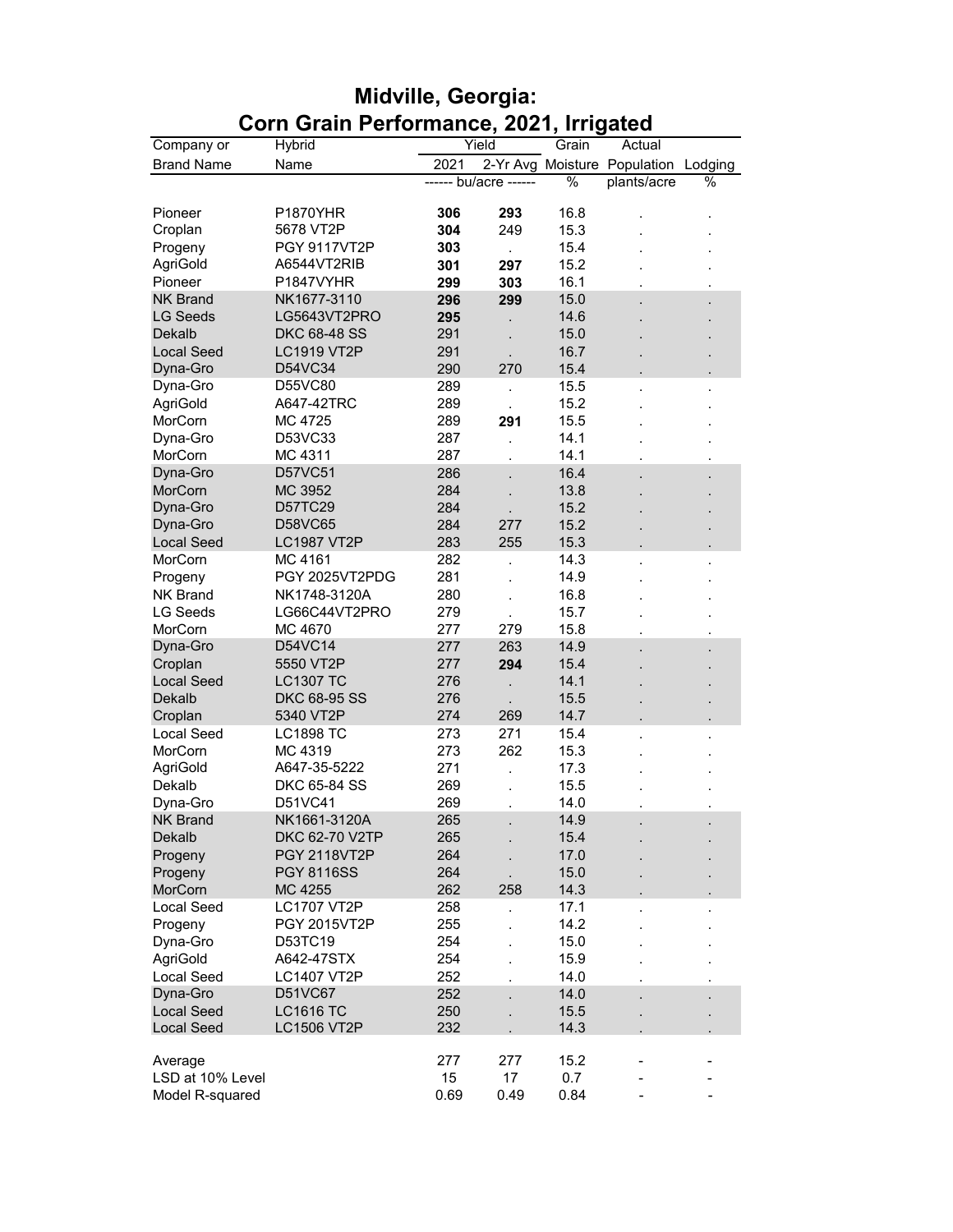|                              | <u>UUIII UTAIII I GHUMMANG, ZUZ I, IMYAGA (UUNMINGA)</u>                                                         |      |                       |       |                                      |      |
|------------------------------|------------------------------------------------------------------------------------------------------------------|------|-----------------------|-------|--------------------------------------|------|
| Company or                   | Hybrid                                                                                                           |      | Yield                 | Grain | Actual                               |      |
| <b>Brand Name</b>            | Name                                                                                                             | 2021 |                       |       | 2-Yr Avg Moisture Population Lodging |      |
|                              |                                                                                                                  |      | ------ bu/acre ------ | $\%$  | plants/acre                          | $\%$ |
| Group 2 Hybrids <sup>1</sup> |                                                                                                                  |      |                       |       |                                      |      |
| Pioneer                      | P1637R                                                                                                           | 307  |                       | 16.1  |                                      |      |
| Dekalb                       | <b>DKC 70-25</b>                                                                                                 | 297  |                       | 16.2  |                                      |      |
| <b>NK Brand</b>              | NK1677-3110                                                                                                      | 296  |                       | 15.3  |                                      |      |
| Mixon Seed                   | AGS HX117GTAV                                                                                                    | 296  |                       | 17.2  |                                      |      |
| <b>CNI</b>                   | INTEGRA 6641                                                                                                     | 294  |                       | 15.1  |                                      |      |
| Mixon Seed                   | <b>AGS 116GTLLAV</b>                                                                                             | 283  |                       | 16.7  |                                      |      |
| Mixon Seed                   | <b>AGS 117GTLLAGD</b>                                                                                            | 281  |                       | 15.9  |                                      |      |
| <b>CNI</b>                   | INTEGRA 6588                                                                                                     | 269  |                       | 15.9  |                                      |      |
| <b>CNI</b>                   | INTEGRA 6410                                                                                                     | 265  |                       | 15.1  |                                      |      |
| <b>CNI</b>                   | <b>INTEGRA 9678</b>                                                                                              | 262  |                       | 16.0  |                                      |      |
| <b>CNI</b>                   | INTEGRA 6720                                                                                                     | 260  |                       | 14.9  |                                      |      |
| <b>CNI</b>                   | INTEGRA 6695                                                                                                     | 259  |                       | 15.7  |                                      |      |
| <b>CNI</b>                   | INTEGRA 6811                                                                                                     | 259  |                       | 16.3  |                                      |      |
| <b>CNI</b>                   | INTEGRA 6621                                                                                                     | 256  |                       | 15.4  |                                      |      |
| Dekalb                       | DKC 66-94                                                                                                        | 248  |                       | 15.3  |                                      |      |
| <b>Mixon Seed</b>            | AGS 108GTLLAG                                                                                                    | 229  |                       | 15.7  |                                      |      |
|                              |                                                                                                                  |      |                       |       |                                      |      |
| Average                      |                                                                                                                  | 273  |                       | 15.8  |                                      |      |
| LSD at 10% Level             |                                                                                                                  | 16   |                       | 0.7   |                                      |      |
| Model R-squared              |                                                                                                                  | 0.84 |                       | 0.72  |                                      |      |
|                              | 1. Tested separately due to late entries. This does not reflect negatively on their yield potential.             |      |                       |       |                                      |      |
|                              | <b>Bolded</b> yields are statistically non-significant ( $p = 0.10$ level) from the highest yielding test entry. |      |                       |       |                                      |      |
|                              | "NS" indicates differences are statistically non-significant ( $p = 0.10$ probability level).                    |      |                       |       |                                      |      |
| Planted:                     |                                                                                                                  |      |                       |       |                                      |      |
| Harvested:                   |                                                                                                                  |      |                       |       |                                      |      |
| Seeding Rate:                | 34,000 seeds per acre in 36-inch rows.                                                                           |      |                       |       |                                      |      |

#### **Midville, Georgia: Corn Grain Performance, 2021, Irrigated (Continued)**

Soil Type: Soil Test:

Fertilization:

Previous Crop:

Management:

Test conducted by R. Brooke, K. Cawley, M. Cofield, D. Dunn, J. Lanier, R. Milton and T. Woodward.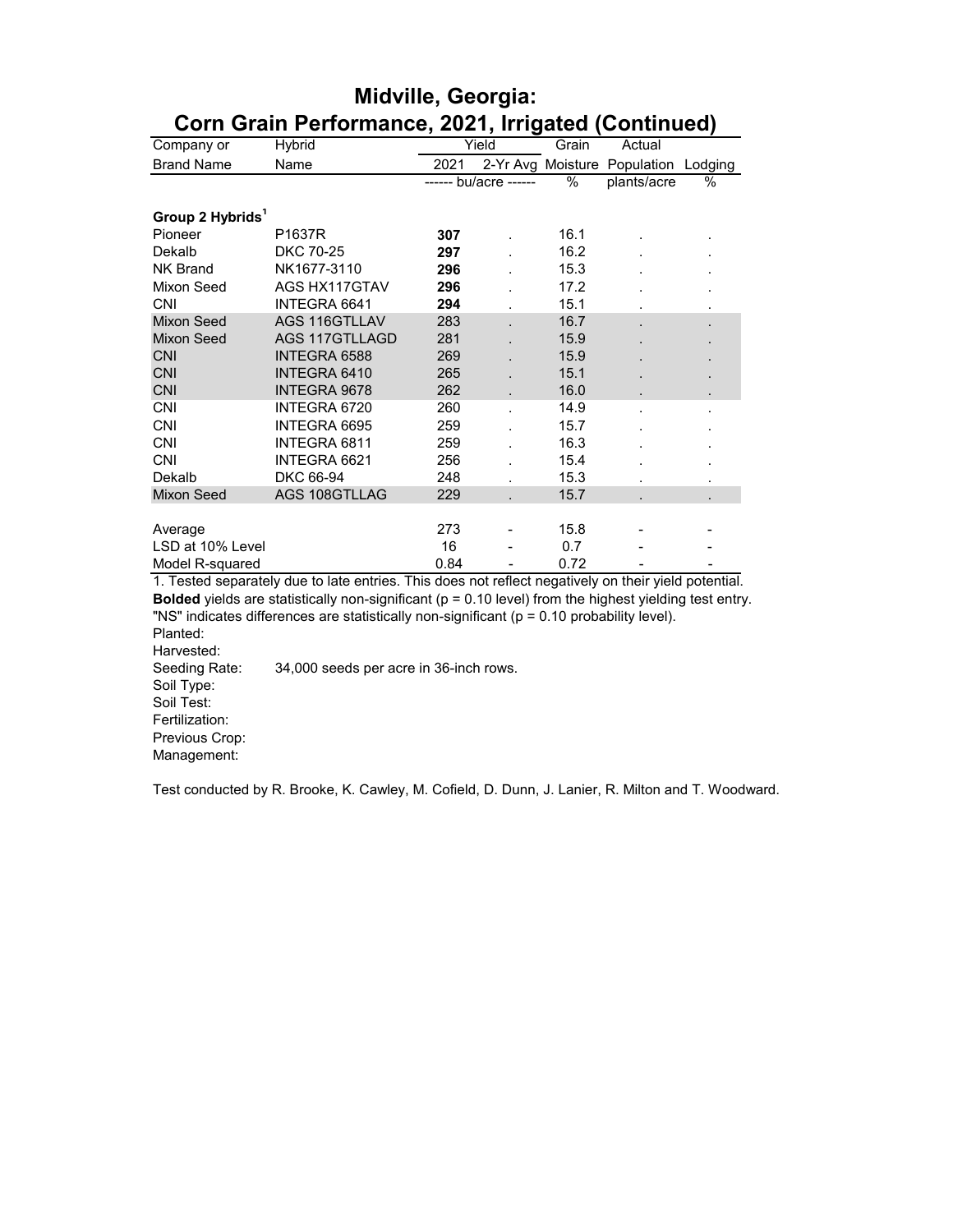| 0111 Oranı F CHOMMANCO, 2021, MAYACA |                                             |           |                                   |                   |                              |         |
|--------------------------------------|---------------------------------------------|-----------|-----------------------------------|-------------------|------------------------------|---------|
| Company or                           | Hybrid                                      |           | Yield                             | Grain             | Actual                       |         |
| <b>Brand Name</b>                    | Name                                        | 2021      |                                   |                   | 2-Yr Avg Moisture Population | Lodging |
|                                      |                                             |           | ------ bu/acre ------             | %                 | plants/acre                  | %       |
|                                      |                                             |           |                                   |                   |                              |         |
| Augusta                              | 1367-3220GTD                                | 301       | 286                               | 16.7              |                              |         |
| Augusta                              | 5065-3110GTD                                | 285       | 278                               | 20.8              |                              |         |
| AgriGold                             | A642-47STX                                  | 266       | 266                               | 16.9              |                              |         |
| AgriGold                             | A647-35-5222                                | 292       |                                   | 20.5              |                              |         |
| AgriGold                             | A647-42TRC                                  | 283       |                                   | 19.6              |                              |         |
| <b>AgriGold</b>                      | A6544VT2RIB                                 | 231       | 248                               | 17.0              |                              |         |
| Dekalb                               | <b>DKC 62-70 V2TP</b>                       | 261       |                                   | 17.4              |                              |         |
| Dekalb                               | <b>DKC 65-84 SS</b>                         | 308       |                                   | 18.3              |                              |         |
| Dekalb                               | <b>DKC 68-48 SS</b>                         | 245       |                                   | 18.1              |                              |         |
| Dekalb                               | DKC 68-95 SS                                | 210       |                                   | 19.7              |                              |         |
| <b>NK Brand</b>                      | NK1677-3110                                 | 301       |                                   | 17.6              |                              |         |
| Pioneer                              | P1870YHR                                    | 311       | 293                               | 17.4              |                              |         |
| Progeny                              | PGY 2015VT2P                                | 255       |                                   | 17.3              |                              |         |
| Progeny                              | PGY 2025VT2PDG                              | 346       |                                   | 18.2              |                              |         |
| Progeny                              | <b>PGY 2118VT2P</b>                         | 321       |                                   | 18.2              |                              |         |
| Progeny                              | <b>PGY 8116SS</b>                           | 265       |                                   | 18.0              |                              |         |
| Progeny                              | <b>PGY 9114VT2P</b>                         | 279       |                                   | 19.2              |                              |         |
| Progeny                              | <b>PGY 9117VT2P</b>                         | 305       |                                   | 19.0              |                              |         |
|                                      |                                             |           |                                   |                   |                              |         |
| Average                              |                                             | 281       | 275                               | 18.3              |                              |         |
| LSD at 10% Level                     |                                             | <b>NS</b> | <b>NS</b>                         | 0.8               |                              |         |
| Model R-squared                      |                                             | 0.36      | 0.16                              | 0.82              |                              |         |
| Ford and a student and students      | والمالي والتقطيط والمستنقين<br>$\mathbf{r}$ | 1/1       | $-1$ $\sim$ $\epsilon$ .<br>0.401 | Alberta Barbarata | $-1.5 - 1.15$                |         |

#### **Athens, Georgia: Corn Grain Performance, 2021, Irrigated**

**Bolded** yields are statistically non-significant (p = 0.10 level) from the highest yielding test entry. "NS" indicates differences are statistically non-significant (p = 0.10 probability level).

Planted: Harvested: Seeding Rate: Soil Type: Previous Crop: Soil Test: Fertilization: Management:

Test conducted by G. Ware, B. Weldy, C. Fox, J. Griffin, and K. Roach.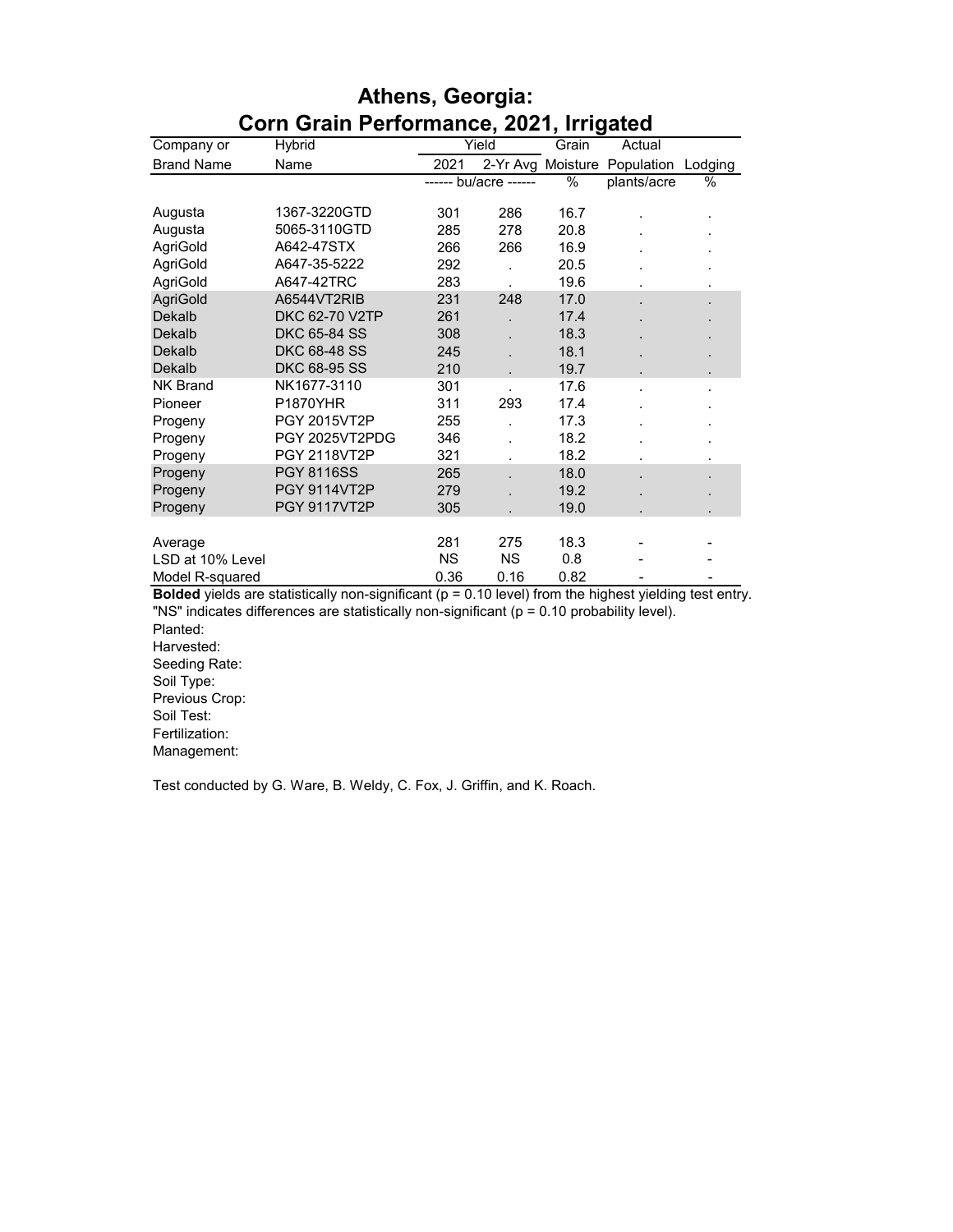| 0111 STAILLE CHORINGHOU, 2021, DEY<br> |                     |           |                       |       |                                      |                |
|----------------------------------------|---------------------|-----------|-----------------------|-------|--------------------------------------|----------------|
| Company or                             | Hybrid              | Yield     |                       | Grain | Actual                               |                |
| <b>Brand Name</b>                      | Name                | 2021      |                       |       | 2-Yr Avg Moisture Population Lodging |                |
|                                        |                     |           | ------ bu/acre ------ | %     | plants/acre                          | %              |
|                                        |                     |           |                       |       |                                      |                |
| Augusta                                | 1367-3220GTD        | 298       | 197                   | 18.6  |                                      | ٠              |
| Progeny                                | <b>PGY 9117VT2P</b> | 293       |                       | 17.6  |                                      |                |
| Progeny                                | <b>PGY 9114VT2P</b> | 268       |                       | 17.5  |                                      |                |
| Dekalb                                 | DKC 62-70 V2TP      | 261       |                       | 17.2  |                                      |                |
| Progeny                                | PGY 8116SS          | 256       |                       | 18.8  |                                      |                |
| <b>AgriGold</b>                        | A647-42TRC          | 255       |                       | 18.9  |                                      | $\blacksquare$ |
| Progeny                                | <b>PGY 2118VT2P</b> | 250       |                       | 16.7  |                                      |                |
| Progeny                                | PGY 2025VT2PDG      | 241       |                       | 18.7  |                                      |                |
| <b>AgriGold</b>                        | A6544VT2RIB         | 241       | 167                   | 17.5  |                                      |                |
| AgriGold                               | A647-35-5222        | 236       |                       | 19.6  |                                      | ä,             |
| Dekalb                                 | <b>DKC 68-48 SS</b> | 227       |                       | 18.1  |                                      |                |
| Pioneer                                | <b>P1870YHR</b>     | 224       | 179                   | 17.7  |                                      |                |
| Dekalb                                 | <b>DKC 68-95 SS</b> | 222       |                       | 17.8  |                                      |                |
| Progeny                                | PGY 2015VT2P        | 215       |                       | 20.0  |                                      |                |
| Augusta                                | 5065-3110GTD        | 211       | 153                   | 20.0  |                                      |                |
| Dekalb                                 | <b>DKC 65-84 SS</b> | 203       |                       | 18.2  |                                      |                |
| <b>NK Brand</b>                        | NK1677-3110         | 192       |                       | 17.9  |                                      |                |
| <b>AgriGold</b>                        | A642-47STX          | 179       | 133                   | 18.3  |                                      |                |
|                                        |                     |           |                       |       |                                      |                |
| Average                                |                     | 237       | 166                   | 18.3  |                                      |                |
| LSD at 10% Level                       |                     | <b>NS</b> | 32                    | 0.4   |                                      |                |
| Model R-squared                        |                     | 0.61      | 0.80                  | 0.91  |                                      |                |

#### **Rome, Georgia: Corn Grain Performance, 2021, Dryland**

**Bolded** yields are statistically non-significant (p = 0.10 level) from the highest yielding test entry. "NS" indicates differences are statistically non-significant (p = 0.10 probability level).

Planted: Harvested: Seeding Rate: Soil Type: Previous Crop: Soil Test: Fertilization: Management:

Test conducted by G. Ware, B. Weldy, M. Tucker, and T. Turnquist.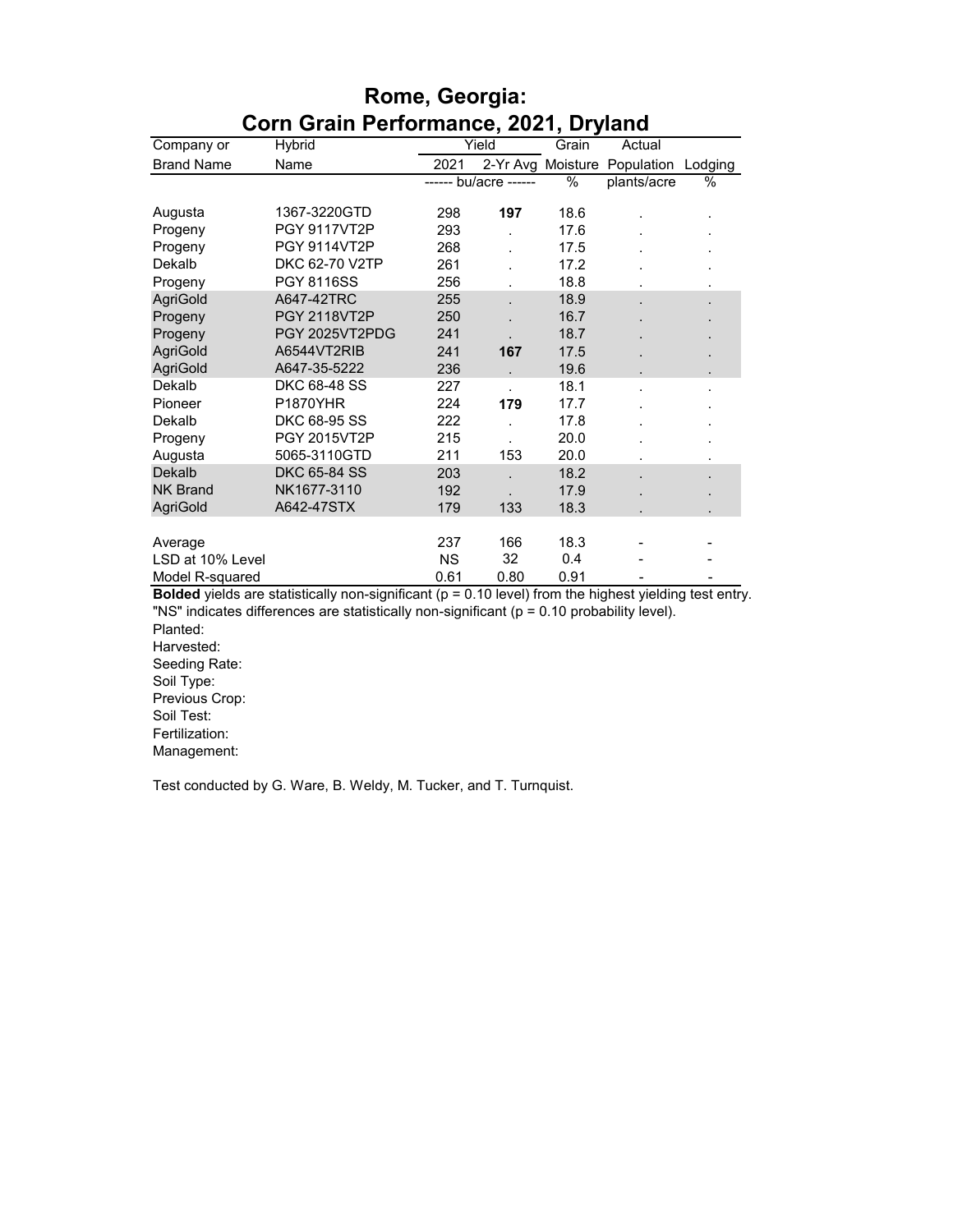| 00111 Oranı 1 Griotmance, 2021, imiyatçu |                     |       |                       |                   |             |         |
|------------------------------------------|---------------------|-------|-----------------------|-------------------|-------------|---------|
| Company or                               | Hybrid              | Yield |                       | Grain             | Actual      |         |
| <b>Brand Name</b>                        | Name                | 2021  |                       | 2-Yr Avg Moisture | Population  | Lodging |
|                                          |                     |       | ------ bu/acre ------ |                   | plants/acre | %       |
| Progeny                                  | PGY 2025VT2PDG      | 342   |                       | 16.3              |             |         |
| Progeny                                  | <b>PGY 2118VT2P</b> | 323   |                       | 16.3              |             |         |
| Progeny                                  | <b>PGY 9117VT2P</b> | 321   |                       | 16.4              |             |         |
| AgriGold                                 | A6544VT2RIB         | 320   | 265                   | 16.9              |             |         |
| AgriGold                                 | A647-42TRC          | 315   |                       | 17.0              |             |         |
| Dekalb                                   | DKC 68-48 SS        | 309   |                       | 16.4              |             |         |
| Augusta                                  | 5065-3110GTD        | 297   | 235                   | 17.1              |             |         |
| Progeny                                  | <b>PGY 2015VT2P</b> | 294   |                       | 16.3              |             |         |
| AgriGold                                 | A642-47STX          | 282   | 228                   | 16.8              |             |         |
| Augusta                                  | 1367-3220GTD        | 271   | 224                   | 17.0              |             |         |
| Progeny                                  | <b>PGY 8116SS</b>   | 269   |                       | 16.7              |             |         |
| Dekalb                                   | DKC 62-70 V2TP      | 263   |                       | 16.7              |             |         |
| Dekalb                                   | DKC 65-84 SS        | 262   |                       | 16.1              |             |         |
| Pioneer                                  | <b>P1870YHR</b>     | 261   | 219                   | 16.5              |             |         |
| AgriGold                                 | A647-35-5222        | 233   |                       | 16.5              |             |         |
| <b>NK Brand</b>                          | NK1677-3110         | 232   |                       | 16.2              |             |         |
| Dekalb                                   | <b>DKC 68-95 SS</b> | 231   |                       | 17.1              |             |         |
| Progeny                                  | <b>PGY 9114VT2P</b> | 221   |                       | 16.4              |             |         |
|                                          |                     |       |                       |                   |             |         |
| Average                                  |                     | 280   | 233                   | 16.6              |             |         |
| LSD at 10% Level                         |                     | 60    | <b>NS</b>             | 0.6               |             |         |
| Model R-squared<br>.                     | $\cdot$<br>11.11    | 0.42  | 0.66                  | 0.46              |             |         |

#### **Rome, Georgia: Corn Grain Performance, 2021, Irrigated**

**Bolded** yields are statistically non-significant (p = 0.10 level) from the highest yielding test entry. "NS" indicates differences are statistically non-significant (p = 0.10 probability level).

Planted: Harvested: Seeding Rate: Soil Type: Previous Crop: Soil Test: Fertilization: Management:

Test conducted by G. Ware, B. Weldy, M. Tucker, and T. Turnquist.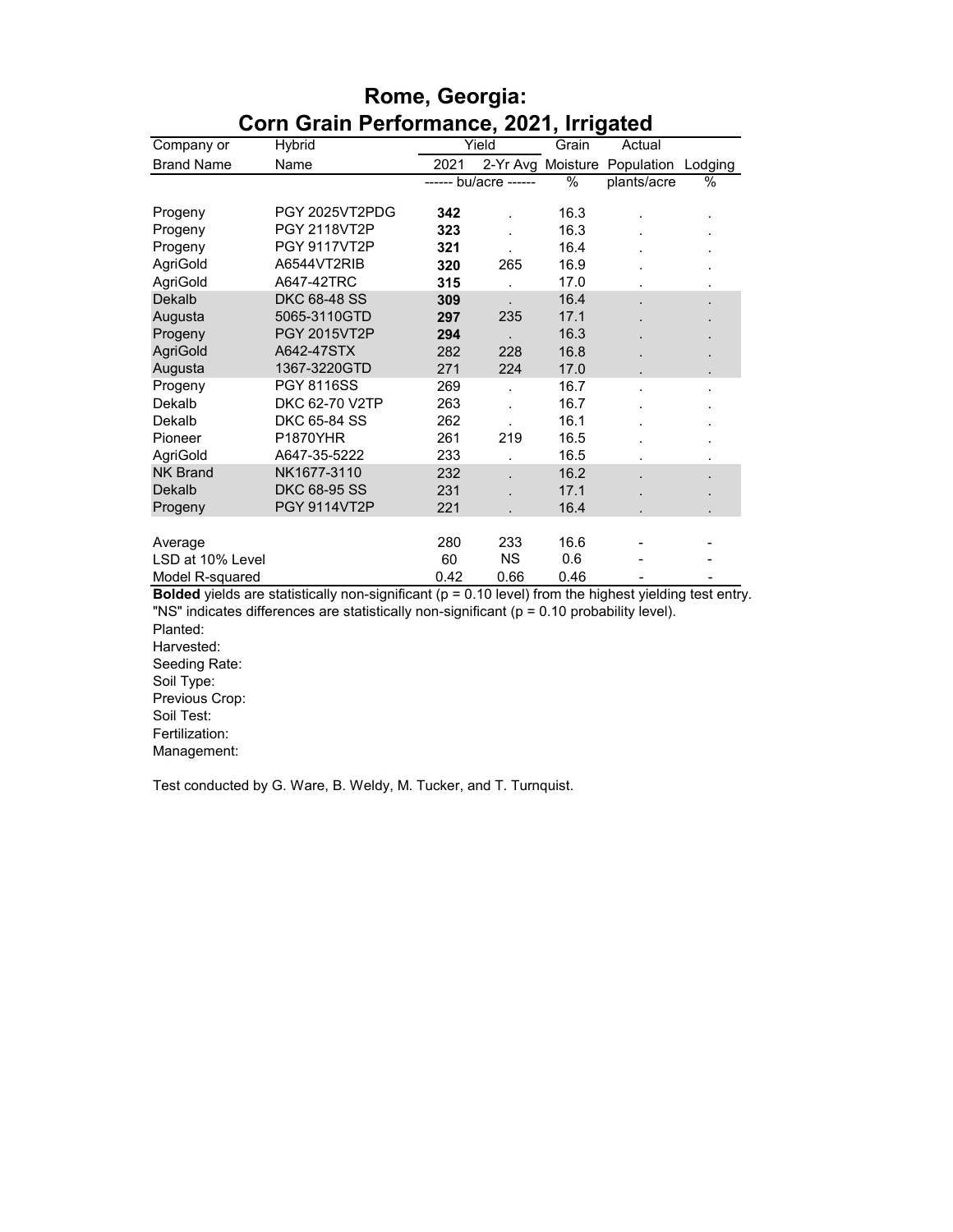| OONI ORANI FENOMMANG, 2021, DI JIANU |                                                                                                                       |      |                       |                   |             |         |
|--------------------------------------|-----------------------------------------------------------------------------------------------------------------------|------|-----------------------|-------------------|-------------|---------|
| Company or                           | Hybrid                                                                                                                |      | Yield                 | Grain             | Actual      |         |
| <b>Brand Name</b>                    | Name                                                                                                                  | 2021 |                       | 2-Yr Avg Moisture | Population  | Lodging |
|                                      |                                                                                                                       |      | ------ bu/acre ------ | $\%$              | plants/acre | %       |
| Augusta                              | 5065-3110GTD                                                                                                          | 371  |                       | 17.9              |             | ï       |
| <b>NK Brand</b>                      | NK1677-3110                                                                                                           | 365  |                       | 17.4              |             |         |
| Progeny                              | <b>PGY 9117VT2P</b>                                                                                                   | 360  |                       | 16.7              |             |         |
| AgriGold                             | A647-35-5222                                                                                                          | 343  |                       | 19.3              |             |         |
| Dekalb                               | <b>DKC 68-95 SS</b>                                                                                                   | 339  |                       | 18.0              |             |         |
| Augusta                              | 1367-3220GTD                                                                                                          | 338  |                       | 18.4              |             |         |
| Progeny                              | <b>PGY 2118VT2P</b>                                                                                                   | 336  |                       | 18.4              |             |         |
| Dekalb                               | <b>DKC 65-84 SS</b>                                                                                                   | 335  |                       | 17.2              |             |         |
| Dekalb                               | DKC 62-70 V2TP                                                                                                        | 329  |                       | 16.9              |             |         |
| Dekalb                               | DKC 68-48 SS                                                                                                          | 327  |                       | 17.1              |             |         |
| Progeny                              | PGY 9114VT2P                                                                                                          | 324  |                       | 16.4              |             |         |
| AgriGold                             | A6544VT2RIB                                                                                                           | 323  |                       | 16.1              |             |         |
| Pioneer                              | <b>P1870YHR</b>                                                                                                       | 316  |                       | 18.1              |             |         |
| Progeny                              | PGY 2025VT2PDG                                                                                                        | 314  |                       | 17.0              |             |         |
| Progeny                              | <b>PGY 8116SS</b>                                                                                                     | 311  |                       | 17.0              |             |         |
| <b>AgriGold</b>                      | A642-47STX                                                                                                            | 310  |                       | 17.4              |             |         |
| <b>AgriGold</b>                      | A647-42TRC                                                                                                            | 298  |                       | 18.6              |             |         |
| Progeny                              | <b>PGY 2015VT2P</b>                                                                                                   | 283  |                       | 16.7              |             |         |
|                                      |                                                                                                                       |      |                       |                   |             |         |
| Average                              |                                                                                                                       | 330  |                       | 17.5              |             |         |
| LSD at 10% Level                     |                                                                                                                       | 29   |                       | 0.7               |             |         |
| Model R-squared                      | <b>Rolded</b> violde are statistically non-significant $(n - 0.10 \text{ level})$ from the bigheet violding test onto | 0.54 |                       | 0.75              |             |         |

#### **Blairsville, Georgia: Corn Grain Performance, 2021, Dryland**

**Bolded** yields are statistically non-significant (p = 0.10 level) from the highest yielding test entry. "NS" indicates differences are statistically non-significant (p = 0.10 probability level).

Planted: Harvested: Seeding Rate: Soil Type: Previous Crop: Soil Test: Fertilization: Management:

Test conducted by G. Ware, C. Graham, L. Lee, D. Patterson, and D. Rogers.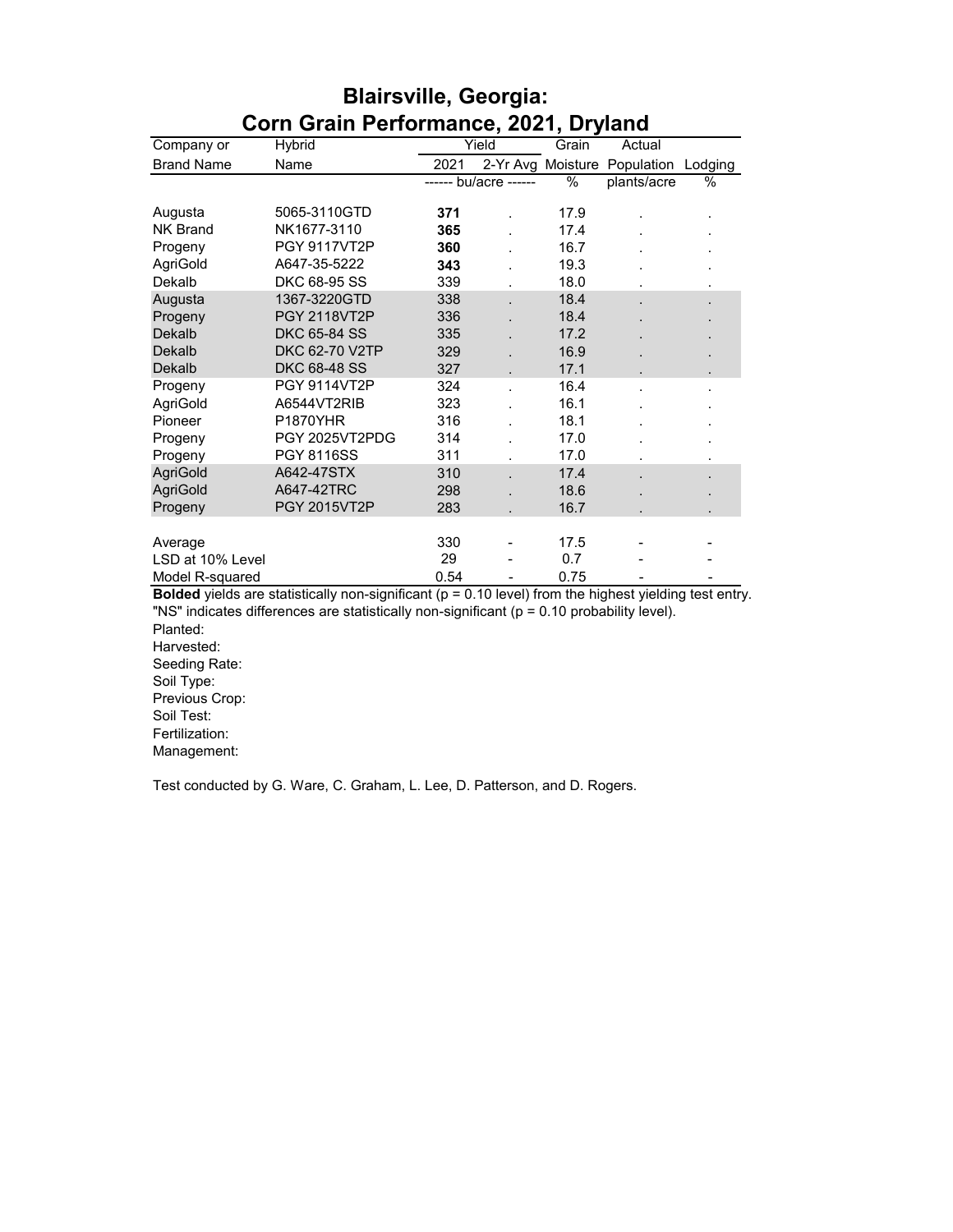| Company or        | Hybrid              |       | Forage Yield       |               | y<br>Grain | Plant     |
|-------------------|---------------------|-------|--------------------|---------------|------------|-----------|
| <b>Brand Name</b> | Name                | Dry   | Green <sup>1</sup> | Dry<br>Matter | Portion    | Pop.      |
|                   |                     |       | tons/acre          | %             | $\%$       | no.       |
| <b>NK Brand</b>   | NK1677-3110         | 12.25 | 35.00              | 64.3          | 43.5       | 34,164    |
| Phoenix           | 7402                | 11.97 | 34.19              | 63.1          | 48.1       | 34,449    |
| Croplan           | 5900VT2P            | 11.75 | 33.58              | 62.5          | 48.2       | 32,741    |
| Dyna-Gro          | D58VC65             | 11.75 | 33.56              | 54.4          | 54.4       | 33,025    |
| <b>NK Brand</b>   | NK1748-3120A        | 11.73 | 33.50              | 62.9          | 50.0       | 33,310    |
| AgriGold          | A647-35-5222        | 11.72 | 33.49              | 61.8          | 52.1       | 33,879    |
| Dyna-Gro          | D53TC19             | 11.70 | 33.43              | 58.4          | 57.6       | 31,602    |
| Dyna-Gro          | D55QC73             | 11.68 | 33.38              | 63.4          | 50.1       | 32,741    |
| <b>DEKALB</b>     | <b>DKC 70-64 SS</b> | 11.67 | 33.36              | 66.3          | 43.4       | 32,171    |
| Pioneer           | P1903YHR            | 11.65 | 33.29              | 65.2          | 54.3       | 33,025    |
| <b>DEKALB</b>     | DKC 68-69 VT2P      | 11.55 | 32.99              | 60.3          | 52.1       | 33,879    |
| Dyna-Gro          | D57TC29             | 11.54 | 32.97              | 60.9          | 50.0       | 34,449    |
| Croplan           | 5678 VT2P           | 11.44 | 32.68              | 58.4          | 48.0       | 33,310    |
| AgriGold          | A645-80-3110        | 11.20 | 32.01              | 61.9          | 52.0       | 31,886    |
| Dyna-Gro          | D58QC72             | 11.16 | 31.88              | 62.8          | 51.4       | 32,741    |
| Phoenix           | 6542                | 11.08 | 31.66              | 61.2          | 54.5       | 34,449    |
| <b>LG Seeds</b>   | LG62C28-3220        | 11.06 | 31.59              | 58.5          | 53.5       | 31,886    |
| AgriGold          | A6659VT2RIB         | 11.05 | 31.57              | 61.0          | 54.1       | 33,310    |
| Dyna-Gro          | D55VC80             | 11.04 | 31.56              | 58.2          | 51.5       | 34,733    |
| Progeny           | <b>PGY 2118VT2P</b> | 11.04 | 31.56              | 59.0          | 51.8       | 34,164    |
| Local Seed        | <b>LC1506 VT2P</b>  | 10.89 | 31.10              | 61.7          | 53.7       | 34,164    |
| MorCorn           | MC 4161             | 10.83 | 30.94              | 61.1          | 53.1       | 34,164    |
| Progeny           | <b>PGY 9117VT2P</b> | 10.83 | 30.95              | 60.3          | 54.2       | 33,595    |
| Progeny           | <b>PGY 8116SS</b>   | 10.80 | 30.86              | 58.7          | 53.3       | 33,025    |
| Pioneer           | P1847VYHR           | 10.76 | 30.73              | 65.5          | 51.8       | 33,310    |
| MorCorn           | MC 4311             | 10.62 | 30.35              | 59.7          | 53.1       | 34,449    |
| Local Seed        | <b>LC1688 SSX</b>   | 10.60 | 30.28              | 62.5          | 50.7       | 33,595    |
| Pioneer           | <b>P1870YHR</b>     | 10.59 | 30.27              | 63.6          | 55.8       | 33,025    |
| <b>LG Seeds</b>   | LG5643VT2PRO        | 10.55 | 30.13              | 57.0          | 60.1       | 34,164    |
| Local Seed        | <b>LC1616 TC</b>    | 10.44 | 29.82              | 61.4          | 54.5       | 32,171    |
| MorCorn           | MC 4319             | 10.42 | 29.77              | 61.3          | 52.0       | 33,025    |
| MorCorn           | MC 4670             | 10.36 | 29.59              | 61.2          | 49.6       | 31,886    |
| Local Seed        | LC1919 VT2P         | 10.33 | 29.53              | 63.7          | 53.5       | 33,879    |
| <b>NK Brand</b>   | NK1661-3120A        | 10.29 | 29.41              | 58.6          | 52.1       | 33,310    |
| LG Seeds          | LG66C44VT2PRO       | 10.22 | 29.19              | 59.7          | 49.6       | 34,449    |
| <b>DEKALB</b>     | DKC 69-99 TRE       | 10.17 | 29.05              | 59.3          | 52.0       | 33,310    |
| Local Seed        | <b>LC1707 VT2P</b>  | 10.06 | 28.73              | 62.3          | 49.1       | 34,449    |
| <b>DEKALB</b>     |                     | 9.99  | 28.54              | 63.4          | 47.4       |           |
|                   | <b>DKC 67-66 SS</b> |       |                    |               |            | 32,741    |
| Average           |                     | 11.05 | 31.58              | 61.3          | 51.7       | 33,367    |
| LSD at 10% Level  |                     | 1.04  | 2.98               | 0.8           | 4.2        | <b>NS</b> |
| Model R-squared   |                     | 0.51  | 0.51               | 0.96          | 0.75       | 0.40      |

#### **Tifton, Georgia: Evaluation of Corn Hybrids for Silage, 2021, Irrigated**

1. Green yields are standardized to 35% dry matter.

**Bolded** yields are statistically non-significant (p = 0.10 level) from the highest yielding test entry. Planted:

Harvested:

Seeding Rate: 34,000 seeds per acre in 36-inch rows. Soil Type: Tifton loamy sand. Soil Test: Fertilization: Previous Crop: Management:

Test conducted by R. Brooke, K. Cawley, M. Cofield and D. Dunn.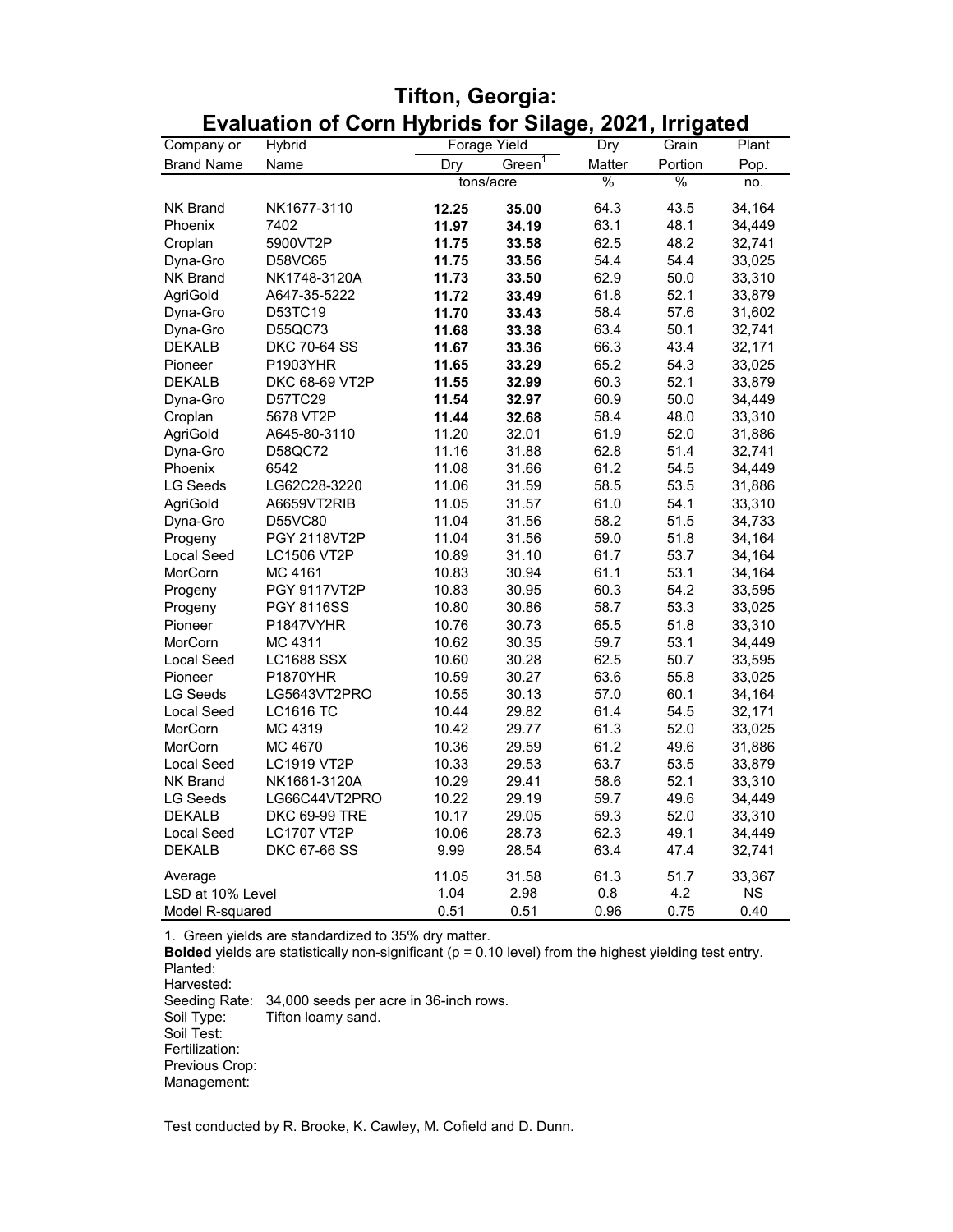## **SORGHUM FOR SILAGE**

| Sorgnum Sliage Performance, Georgia, 2021 |                  |       |                      |       |                                      |           |          |  |
|-------------------------------------------|------------------|-------|----------------------|-------|--------------------------------------|-----------|----------|--|
| Company or                                | Hybrid or        |       | <b>Tifton</b>        |       | Griffin                              | Statewide |          |  |
| <b>Brand Name</b>                         | Variety Name     | 2021  | 2-Yr Avg             | 2021  | 2-Yr Avg                             | 2021      | 2-Yr Avg |  |
|                                           |                  |       |                      |       | dry tons/acre ---------------------- |           |          |  |
|                                           |                  |       |                      |       |                                      |           |          |  |
| <b>ADVANTA</b>                            | ADV XF450        | 6.59  |                      | 7.90  |                                      | 7.25      |          |  |
| <b>ADVANTA</b>                            | ADV XS005        | 7.48  |                      | 8.70  |                                      | 8.09      |          |  |
| <b>ALTA SEEDS</b>                         | <b>ADV F7424</b> | 6.31  |                      | 6.26  |                                      | 6.28      |          |  |
| <b>ALTA SEEDS</b>                         | <b>ADV F8322</b> | 7.19  | 5.17                 | 7.50  | 6.18                                 | 7.35      | 5.68     |  |
| <b>ALTA SEEDS</b>                         | <b>ADV S6404</b> | 6.37  |                      | 5.55  |                                      | 5.96      |          |  |
| <b>ALTA SEEDS</b>                         | <b>ADV S6504</b> | 7.54  |                      | 8.33  |                                      | 7.94      |          |  |
| <b>ALTA SEEDS</b>                         | <b>ADV S6520</b> | 7.62  |                      | 10.07 |                                      | 8.85      |          |  |
| <b>ALTA SEEDS</b>                         | AF7401           | 5.44  |                      | 6.50  |                                      | 5.97      |          |  |
| <b>Coffey Forage Seeds</b>                | 2551             | 3.38  |                      | 4.54  |                                      | 3.96      |          |  |
| <b>Coffey Forage Seeds</b>                | Endurance        | 4.15  | 3.41                 | 4.52  | 3.82                                 | 4.34      | 3.61     |  |
| Dyna-Gro Seed                             | D58VC65          | 7.96  |                      | 7.31  |                                      | 7.64      |          |  |
| Dyna-Gro Seed                             | F72FS05          | 6.29  | $\mathbf{r}$         | 8.05  |                                      | 7.17      | $\cdot$  |  |
| Dyna-Gro Seed                             | F74FS23BMR       | 6.17  | 4.5                  | 5.48  | 4.75                                 | 5.82      | 4.63     |  |
| Dyna-Gro Seed                             | M72GB71          | 3.97  | $\mathbf{r}$         | 5.84  |                                      | 4.91      |          |  |
| Dyna-Gro Seed                             | Super Sile 20    | 7.47  | 5.76                 | 6.49  | 6.62                                 | 8.18      | 6.19     |  |
| Dyna-Gro Seed                             | Super Sile 30    | 4.11  | 5.43                 | 4.14  | 6.06                                 | 6.98      | 5.74     |  |
| Dyna-Gro Seed                             | TopTon           | 10.24 | 6.57                 | 7.85  | 7.01                                 | 9.04      | 6.79     |  |
| MOJO Seed                                 | <b>OPAL</b>      | 5.67  | 4.28                 | 5.73  | 5.25                                 | 5.7       | 4.76     |  |
| MOJO Seed                                 | <b>PEARL</b>     | 6.45  |                      | 6.50  |                                      | 6.48      |          |  |
| <b>NK Brand</b>                           | NK1677-3110      | 7.39  |                      | 9.68  |                                      | 8.54      |          |  |
| <b>NK Brand</b>                           | NK1748-3110      | 6.30  |                      | 8.07  |                                      | 7.19      |          |  |
| Pioneer                                   | 845F             | 5.26  |                      | 4.67  |                                      | 4.97      |          |  |
| Pioneer                                   | <b>P1870YHR</b>  | 6.33  |                      | 8.13  |                                      | 7.23      |          |  |
| Sorghum Partners                          | <b>NK300</b>     | 5.76  | 4.73                 | 6.43  | 5.54                                 | 6.1       | 5.14     |  |
| Sorghum Partners                          | SP3904 BD BMR    | 6.15  | 4.46                 | 7.28  | 6.60                                 | 6.72      | 5.53     |  |
| Sorghum Partners                          | SS304            | 10.48 | $\ddot{\phantom{a}}$ | 9.27  |                                      | 9.87      | ÷        |  |
| Sorghum Partners                          | <b>SWFS8802</b>  | 8.69  |                      | 7.67  |                                      | 4.12      |          |  |
| Average                                   |                  | 6.46  | 4.92                 | 6.94  | 5.76                                 | 6.7       | 5.34     |  |
| LSD at 10% Level                          |                  | 0.97  | 1.11                 | 1.27  | 0.84                                 | 0.95      | 0.69     |  |
| Model R-squared                           |                  | 0.90  | 0.81                 | 0.81  | 0.72                                 | 0.74      | 0.77     |  |

## **Statewide Yield Summary: Sorghum Silage Performance, Georgia, 2021**

**Bolded** yields are statistically non-significant (p = 0.10 level) from the highest yielding test entry. Griffin 2-Yr Avg consists of Griffin 2021 and Athens 2020.

Note: Table above includes checks consisting of corn hybrids and grain sorghum. See location tables for details.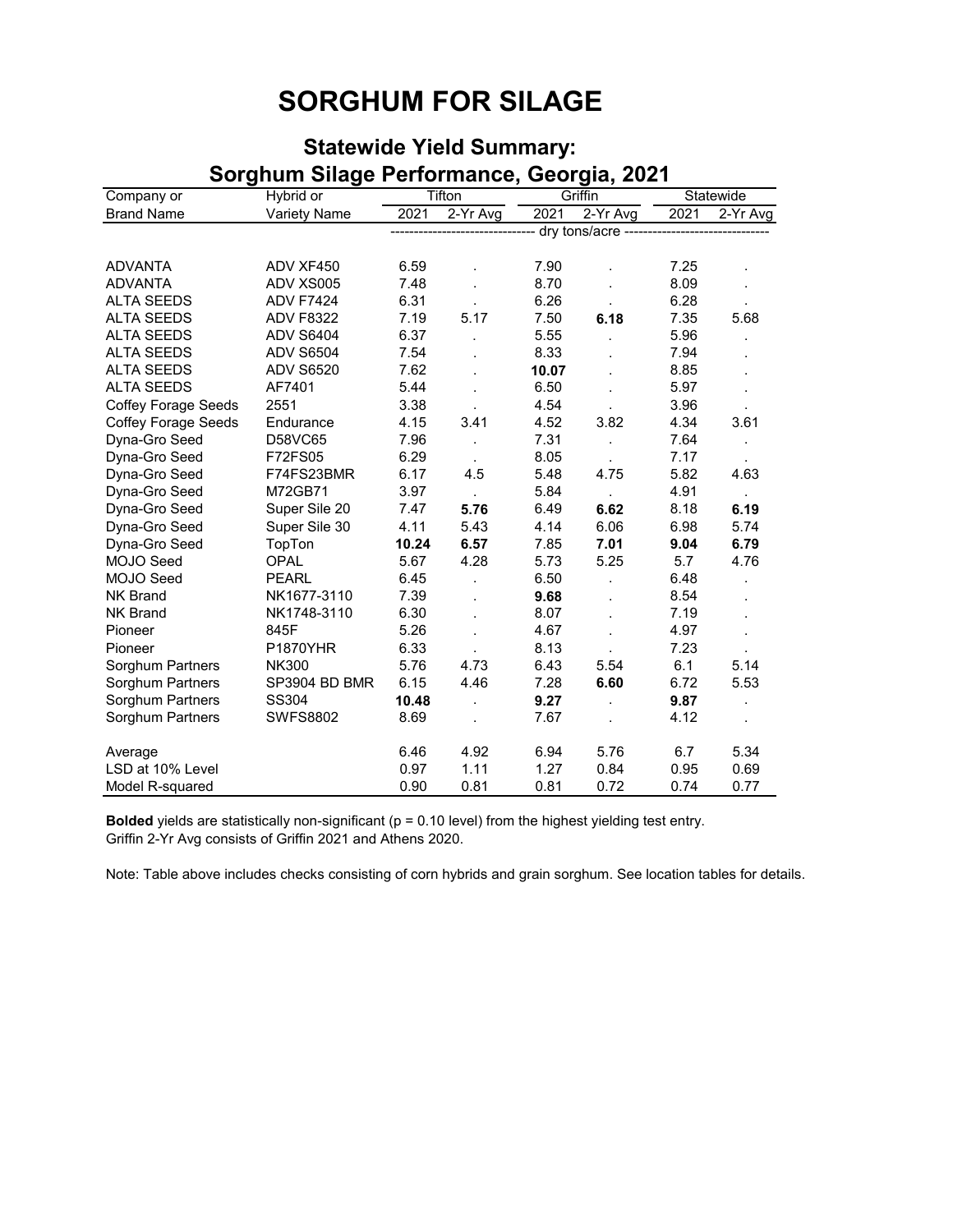|                               | oorgnum onag <del>a</del> r<br>G110111191106, 2021,<br>Pi yidi iu |       |                        |          |            |        |                |
|-------------------------------|-------------------------------------------------------------------|-------|------------------------|----------|------------|--------|----------------|
| Company or                    | Hybrid or                                                         |       | <b>Harvested Yield</b> |          | Growth     | Plant  |                |
| <b>Brand Name</b>             | <b>Variety Name</b>                                               | Dry   | Green <sup>1</sup>     | Moisture | Stage      | Height | Lodging        |
|                               |                                                                   |       | tons/acre ------       | $\%$     |            | in     | $\%$           |
|                               |                                                                   |       |                        |          |            |        |                |
| Sorghum Partners              | SS304                                                             | 10.48 | 29.93                  | 72       | soft dough | 144    | 20             |
| Dyna-Gro Seed                 | TopTon                                                            | 10.24 | 29.27                  | 72       | milk stage | 146    | 75             |
| Dyna-Gro Seed                 | Super Sile 20                                                     | 8.69  | 24.83                  | 70       | soft dough | 145    | $\overline{7}$ |
| Dyna-Gro Seed                 | D58VC65                                                           | 7.96  | 22.77                  | 54       | (corn)     | 69     | $\mathbf 0$    |
| <b>ALTA SEEDS</b>             | <b>ADV S6520</b>                                                  | 7.62  | 21.80                  | 75       | soft dough | 131    | 33             |
| <b>ALTA SEEDS</b>             | <b>ADV S6504</b>                                                  | 7.54  | 21.53                  | 74       | soft dough | 132    | 40             |
| <b>ADVANTA</b>                | ADV XS005                                                         | 7.48  | 21.33                  | 73       | flowering  | 123    | 27             |
| Dyna-Gro Seed                 | Super Sile 30                                                     | 7.47  | 21.33                  | 69       | soft dough | 125    | 32             |
| <b>NK Brand</b>               | NK1677-3110                                                       | 7.39  | 21.13                  | 51       | (corn)     | 75     | 0              |
| <b>ALTA SEEDS</b>             | <b>ADV F8322</b>                                                  | 7.19  | 20.53                  | 71       | soft dough | 101    | $\pmb{0}$      |
| <b>ADVANTA</b>                | ADV XF450                                                         | 6.59  | 18.83                  | 70       | milk stage | 85     | $\mathbf 0$    |
| <b>MOJO Seed</b>              | <b>PEARL</b>                                                      | 6.45  | 18.40                  | 66       | soft dough | 101    | 13             |
| <b>ALTA SEEDS</b>             | <b>ADV S6404</b>                                                  | 6.37  | 18.23                  | 68       | hard dough | 139    | 58             |
| Pioneer                       | <b>P1870YHR</b>                                                   | 6.33  | 18.10                  | 53       | (corn)     | 73     | 0              |
| <b>ALTA SEEDS</b>             | <b>ADV F7424</b>                                                  | 6.31  | 18.03                  | 72       | soft dough | 89     | $\overline{c}$ |
| <b>NK Brand</b>               | NK1748-3110                                                       | 6.30  | 18.00                  | 51       | (corn)     | 72     | $\mathbf 0$    |
| Dyna-Gro Seed                 | F72FS05                                                           | 6.29  | 17.97                  | 68       | soft dough | 96     | $\overline{2}$ |
| Dyna-Gro Seed                 | F74FS23BMR                                                        | 6.17  | 17.60                  | 68       | soft dough | 112    | 88             |
| Sorghum Partners              | SP3904 BD BMR                                                     | 6.15  | 17.57                  | 69       | soft dough | 79     | 0              |
| Sorghum Partners              | <b>NK300</b>                                                      | 5.76  | 16.50                  | 67       | soft dough | 87     | $\overline{c}$ |
| MOJO Seed                     | <b>OPAL</b>                                                       | 5.67  | 16.20                  | 71       | soft dough | 103    | $\overline{c}$ |
| <b>ALTA SEEDS</b>             | AF7401                                                            | 5.44  | 15.53                  | 72       | soft dough | 80     | $\mathbf 0$    |
| Pioneer                       | 845F                                                              | 5.26  | 15.03                  | 63       | soft dough | 85     | $\overline{7}$ |
| Coffey Forage Seeds Endurance |                                                                   | 4.15  | 11.87                  | 67       | hard dough | 101    | 5              |
| Sorghum Partners              | <b>SWFS8802</b>                                                   | 4.11  | 11.73                  | 59       | hard dough | 77     | $\overline{7}$ |
| Dyna-Gro Seed                 | M72GB71                                                           | 3.97  | 11.33                  | 63       | hard dough | 61     | $\mathbf 0$    |
| Coffey Forage Seeds 2551      |                                                                   | 3.38  | 9.67                   | 66       | hard dough | 71     | 1              |
|                               |                                                                   |       |                        |          |            |        |                |
| Average                       |                                                                   | 6.46  | 18.44                  | 66       |            | 99     | 15             |
| LSD at 10% Level              |                                                                   | 0.97  | 2.76                   | 1        |            | 5      |                |
| Model R-squared               |                                                                   | 0.90  | 0.90                   | 0.99     |            | 0.99   | 0.88           |

#### **Tifton, Georgia: Sorghum Silage Performance, 2021, Dryland**

1. Green yields are standardized to 65% moisture.

**Bolded** yields are statistically non-significant (p = 0.10 level) from the highest yielding test entry.<br>Planted: April 14, 2021. Planted: April 14, 2021.<br>
Harvested: August 9, 2021 Harvested: August 9, 2021. Seeding Rate: 80,000 (sorghum) or 24,000 (corn) seeds per acre in 36-inch rows. Soil Type: Tifton loamy sand. Soil Test: Fertilization: Previous Crop: Management: Conventional tillage. Atrazine and Dual Magnum used for weed control.

Test conducted by R. Brooke, K. Cawley, M. Cofield, and D. Dunn.